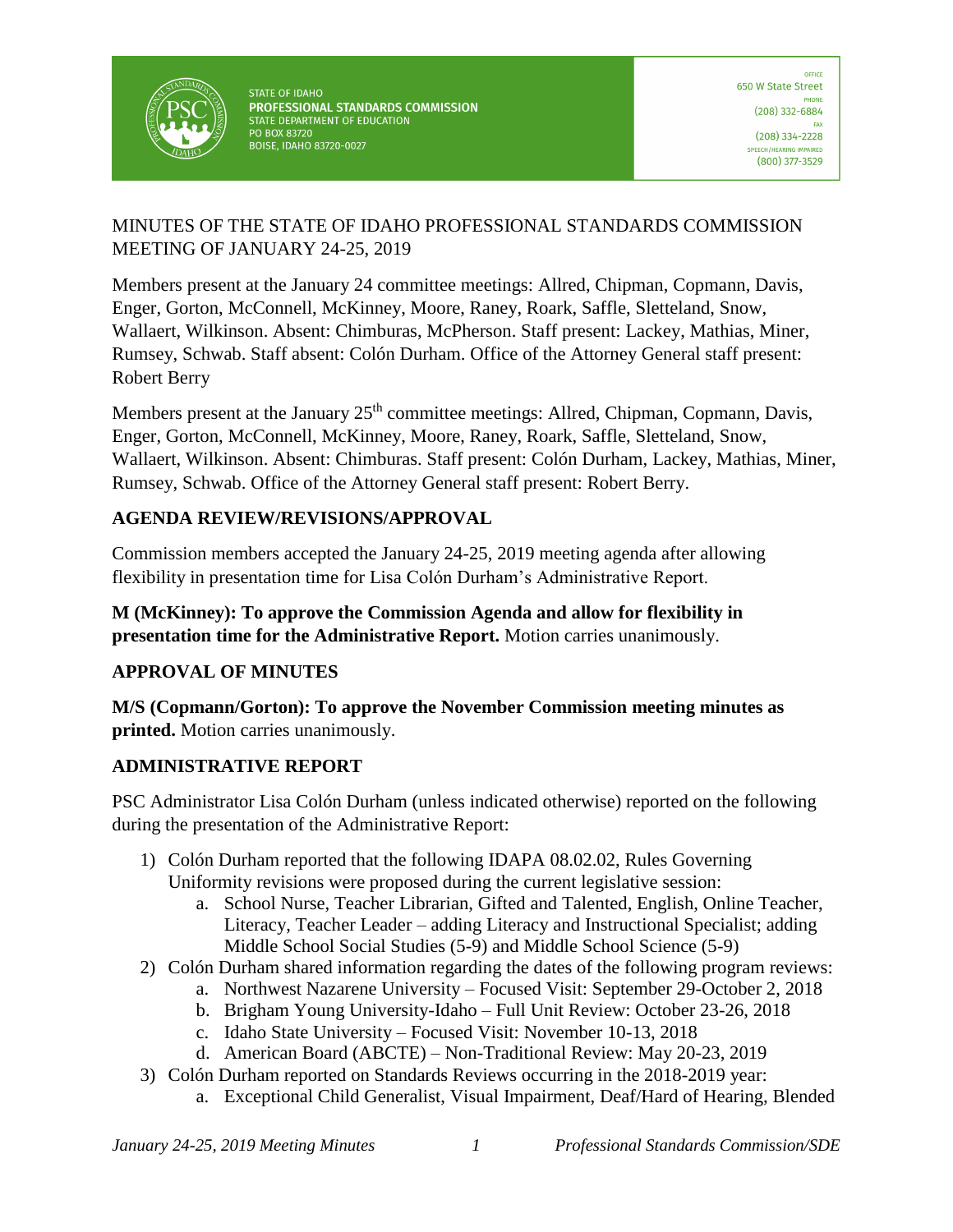Early Childhood: May 3-4, 2018

- b. School Counselor, School Psychologist, School Social Worker: November 1-2, 2018
- 4) Colón Durham reported on upcoming Standards Reviews for the 2019-2020 year:
	- a. Communication Arts: March 14-15, 2019
	- b. Computer Science & Engineering: May 2-3, 2019
	- c. Physical Education & Health: Fall 2019
	- d. Social Studies Spring 2020
- 5) Colón Durham reported on recent SDE staff travel. SDE staff members Lisa Colón Durham and Cina Lackey attended the NASDTEC Ted Andrews Winter Symposium (TAWS) from January 8-11, 2019. The conference focused on equity: equitable access to great teachers, in addition to diversity and culturally responsive teaching.
- 6) Colón Durham reported on upcoming staff travel. SDE staff members Cina Lackey and Shannon Miner will be traveling to Washington D.C. for the National Association for Alternative Certification (NAAC) Annual Conference March 26-31, 2019.

### **CONSIDERATION OF STIPULATION/FINAL ORDERS BY FULL COMMISSION**

Deputy Attorney General Robert Berry provided the Commission with the stipulations listed below. The stipulation was agreed to by the respective respondents and was presented by Berry and recommended by the Executive Committee for adoption by the Commission. Commission members reviewed the stipulations at the meeting and voted as follows:

**M/S (McKinney/Wilkinson): In case number 21809, concerning the certificate (s) of Michelle O'Hara Carnes, I move that the Professional Standards Commission accept the proposed stipulation as written and enter the accompanying consent order, which will be effective once signed.** Motion carries. Commission members Allred, Chipman, Davis, Gorton, McKinney, Moore, and Roark were recused from voting. Chimburas and McPherson were absent.

**M/S (Wilkinson/Enger): In case number 21820, concerning the certificate (s) of Steven Voda, I move that the Professional Standards Commission accept the proposed stipulation as written and enter the accompanying consent order, which will be effective once signed.**  Motion carries. Commission members Allred, Chipman, Davis, Gorton, McConnell, McKinney, and Roark were recused from voting. Chimburas and McPherson were absent.

Deputy Attorney General Robert Berry provided the Commission with the default orders listed below. The default orders were presented by Berry and recommended by the Executive Committee for adoption by the Commission. Commission members reviewed the defaults at the meeting and voted as follows:

**M/S (Wallaert/Copmann): In case number 21706, concerning the certificate (s) of Kenne Worthen, I move that the Professional Standards Commission enter a final order that is effective when signed, incorporating as findings of fact the allegations in the administrative complaint, adopting any counts alleged by the Chief Certification Officer as conclusions of law, and imposing the discipline requested by the Chief Certification Officer in the**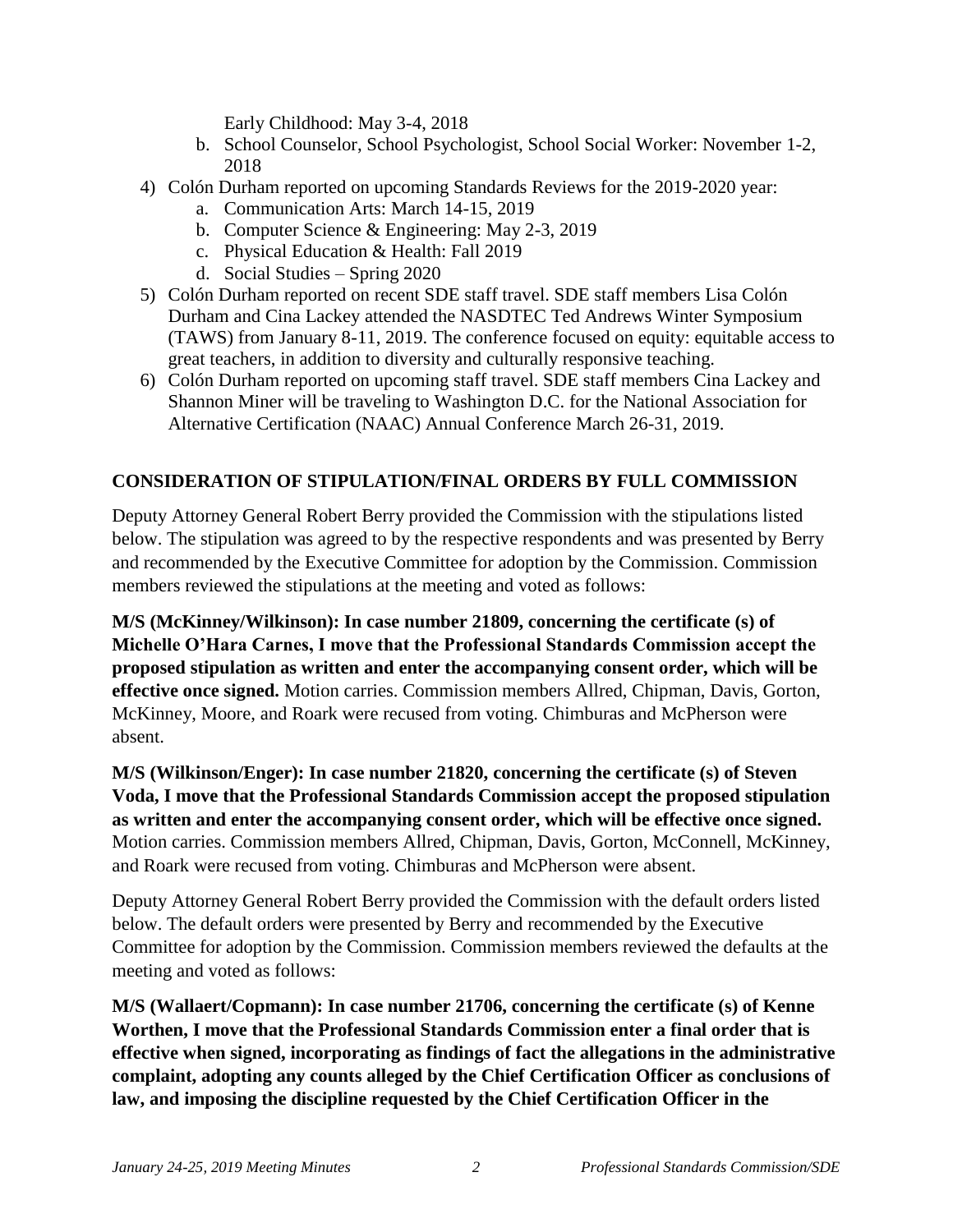**administrative complaint in the first paragraph under request for relief.** Motion carries. Commission members Allred, Chipman, Davis, Gorton, McKinney, and Roark were recused from voting. Chimburas and McPherson were absent.

**M/S (Raney/Copmann): In case number 21803, concerning the certificate of Shelley Potter, I move that the Professional Standards Commission enter a final order that is effective when signed, incorporating as findings of fact the allegations in the administrative complaint, adopting any counts alleged by the Chief Certification Officer as conclusions of law, and imposing the discipline requested by the Chief Certification Officer in the administrative complaint in the first paragraph under request for relief.** Motion carries. Commission members Allred, Chipman, Davis, Gorton, McKinney, and Roark were recused from voting. Chimburas and McPherson were absent.

### **BUDGET COMMITTEE**

Members present: Chipman, McKinney, Roark, Saffle, Snow. Staff present: Mathias.

Katie Mathias called Commission member's attention to the budget narrative for November 2018. For that time period, revenue was \$20,095. Expenditures for the month of November were \$59,727 with expenditures exceeding revenue by \$39,632. In addition to routine operational costs, about \$2,800 was spent on PSC meetings and staff travel costs came to about \$2,000. Remaining costs from educator preparation reviews at Northwest Nazarene University, Brigham Young University – Idaho, and Idaho State University totaled \$8,254. In addition, \$3,621 was spent on the standards review for School Psychologists, School Counselors, and School Social Workers.

For the month of December 2018, revenue was \$14,525. Expenditures for the month of December were 43,610 with expenditures exceeding revenue by \$19,085. In addition to routine operational costs, \$3,084 was spent on PSC meeting, travel, and meals. Staff travel totaled \$1,130. About \$300 was expended on investigations, hearings, and trainings. The Idaho State University Educator Preparation Program Review in November had remaining costs of \$481.

Katie Mathias called attention to the lower number for salaries and benefits; this was due to a medical and dental premium holiday where deductions were not made in November and December 2018 because of funding reserves.

## **The Commission ACCEPTED the report of the Budget Committee.** Motion carried unanimously.

# **EXECUTIVE COMMITTEE**

Members present: Allred, Chipman, Davis, Gorton, McKinney, McPherson, and Roark. Staff present: Schwab. Office of the Attorney General Staff present: Berry.

Chair Char McKinney reported that during its January 24, 2019 meeting the Executive Committee reviewed 9 cases, 7 of which were found to have probable cause.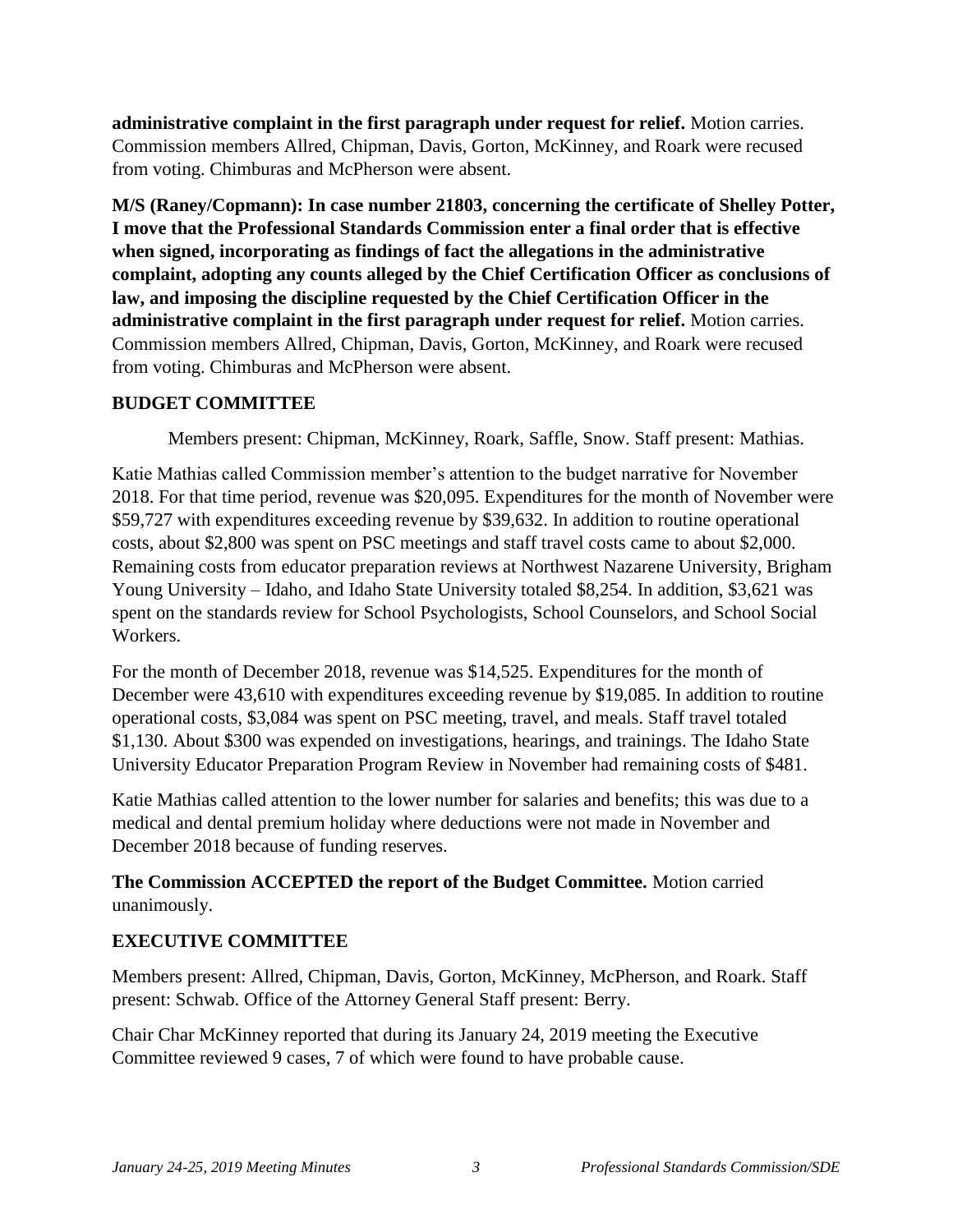**M/S (McKinney/Gorton): Under Idaho Code 74-206 (1)(d), to move the Executive Committee into Executive Session to consider investigatory records exempt from disclosure under Chapter 1 of Title 74, Idaho Code.** Allred-yes; Chipman-Yes; Davis-yes; Gorton-yes; McKinney-yes; McPherson-yes; Roark-yes.

**M/S (McKinney/Davis): To move the Executive Committee into Open session, after entering Executive Session to consider investigatory records exempt from the disclosure under Chapter 1 of Title 74 Idaho Code.** Allred-yes; Chipman-yes; Davis-yes; Gorton-yes; McKinney-yes; McPherson-yes; Roark-yes.

**M/S (McKinney/Chipman): In case number 21821, I move that the Executive Committee find probable cause and recommend a stipulation that imposes a fixed suspension of 1 year and completion of a professional boundaries course.** Motion carried by majority.

**M/S (McKinney/Davis): In case number 21822, I move that the Executive Committee find probable cause and recommend a stipulation that imposes a fixed suspension of 1 year.**  Motion carried by majority.

**M/S (McKinney/Chipman): In case number 21823, I move that the Executive Committee find no probable cause.** Motion carried by majority.

**M/S (McKinney/Davis): In case number 21824, I move that the Executive Committee find probable cause and recommend a stipulation that imposes revocation.** Motion carried by majority.

**M/S (McKinney/Gorton): In case number 21825, I move that the Executive Committee find probable cause and recommend a stipulation that imposes a letter of reprimand.** Motion carried by majority.

**M/S (McKinney/Roark): In case number 21826, I move that the Executive Committee find probable cause and recommend a stipulation that imposes revocation.** Motion carried by majority.

**M/S (McKinney/Davis): In case number 21827, I move that the Executive Committee find probable cause and recommend a stipulation that imposes permanent revocation.** Motion carried by majority.

**M/S (Mckinney/Allred): In case number 21828, I move that the Executive Committee find no probable cause.** Motion carried by majority.

**M/S (McKinney/Clara): In case number 21829, I move that the Executive Committee find probable cause and recommend a stipulation that imposes permanent revocation.** Motion carried by majority.

The Executive Committee also proposed changes to five components in the Code of Ethics for Idaho Professional Educators to go to negotiated rulemaking in March 2019 and to the full PSC at the April 2019 meeting.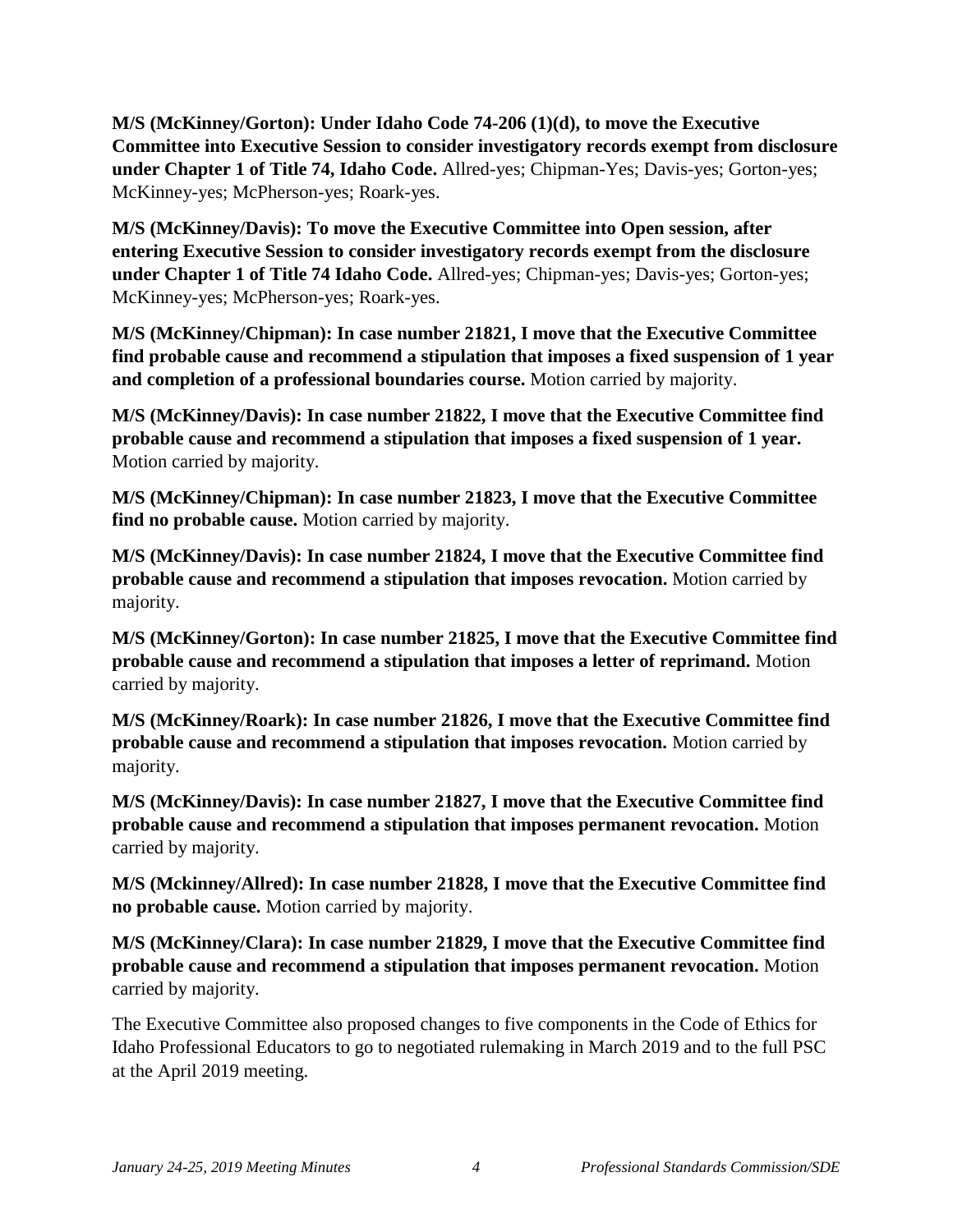### **The Commission ACCEPTED the report of the Executive Committee.** Motion carried unanimously.

# **STANDARDS COMMITTEE**

Members present: Enger, McConnell, Moore, Raney, Sletteland, Snow. Staff present: Colón Durham, Lackey, Mathias.

Heather Luchte presented information regarding Career & Technical Education's Skill Stack system in regards to micro-credentialing.

The Standards Committee reviewed and recommended for the negotiated rulemaking phase changes to the standard and endorsement language for the following areas:

- Exceptional Child Generalist
- Blind and Visually Impaired
- Deaf/Hard of Hearing
- Blended Early Childhood Education/Early Childhood Special Education
- School Counselor
- School Psychologist
- School Social Worker

The Standards committee accepted the NNU-Mid Cycle Focused State Review Report and Rejoinder, moving Idaho Foundation Standards for Communication Arts Teachers and Idaho Standards For Speech and Debate Teachers from "conditionally approved" to "approved."

**M/S (McConnell/Enger): After consideration of the Northwest Nazarene University State Team Report and Rejoinder, we recommend acceptance of the state team report with the following revisions: Move Idaho Foundation Standards for Communication Arts and Idaho Standards for Speech and Debate from conditionally approved to approved.** Motion carried.

The Standards Committee also continued looking at the program approval manual for opportunities for improvement and refinement.

**The Commission ACCEPTED the report of the Standards Committee.** Motion carried unanimously.

## **AUTHORIZATIONS COMMITTEE**

Members present: Copmann, Saffle, Wallaert, Wilkinson. Absent: Chimburas. Staff present: Miner.

Chair Elisa Saffle reported that during its December 13, 2018 meeting, the Authorizations Committee recommended that the Commission approve the following Content Specialist applications: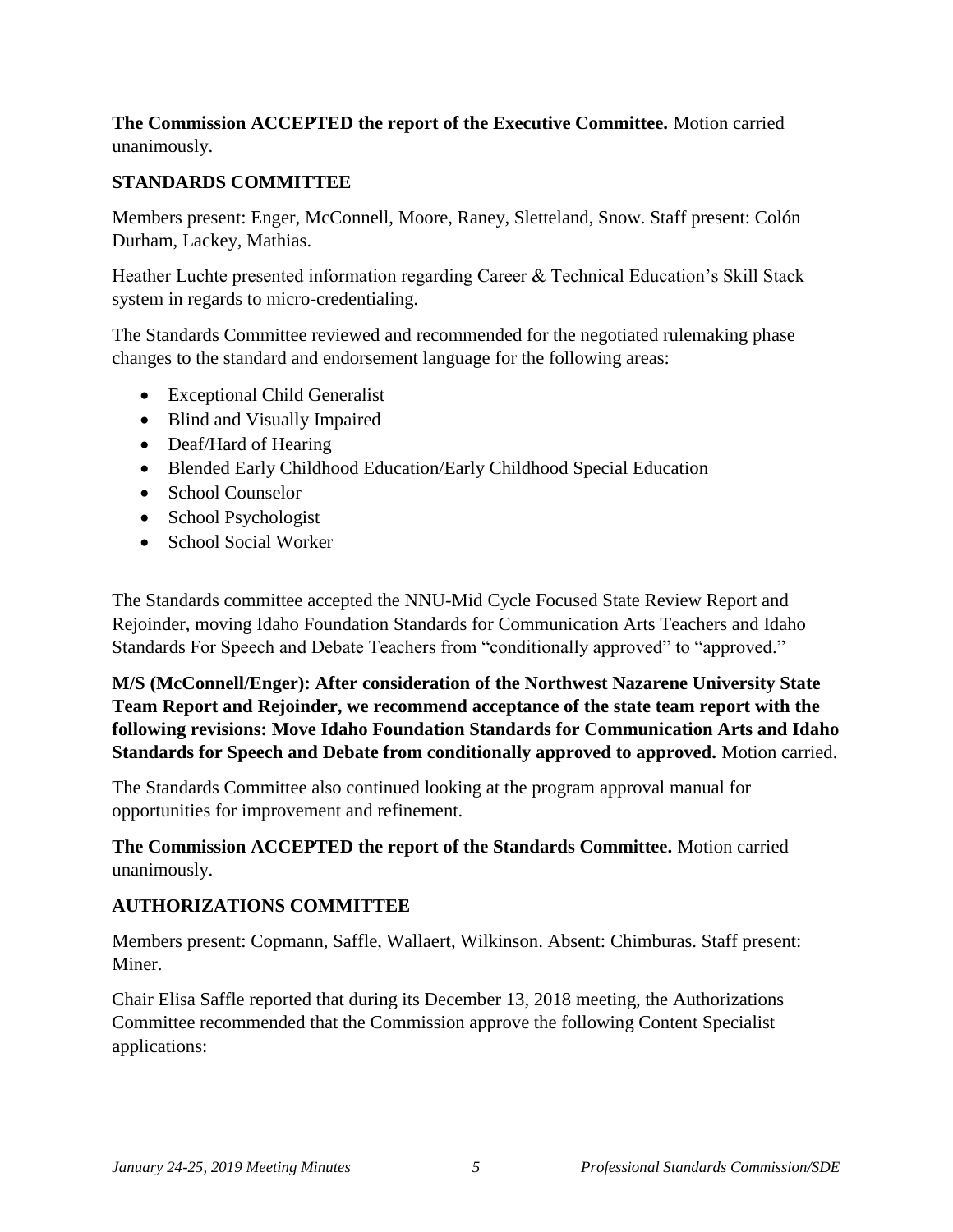| <b>Last Name</b> | <b>First</b>  | <b>District Name</b>                   | <b>Endorsement</b>      | 2 <sup>nd</sup>    | <b>New/Renewal</b> |
|------------------|---------------|----------------------------------------|-------------------------|--------------------|--------------------|
|                  | <b>Name</b>   |                                        | <b>Requested</b>        | <b>Endorsement</b> | Year               |
|                  |               |                                        |                         | <b>Requested</b>   |                    |
| Avila            | Louis         | <b>JEFFERSON</b>                       | Exceptional             | $\sharp N/A$       | $Y-2$              |
|                  |               | <b>COUNTY</b>                          | Child                   |                    |                    |
|                  |               | <b>JOINT</b>                           | Generalist (K-          |                    |                    |
|                  |               | <b>DISTRICT</b>                        | 12)                     |                    |                    |
| <b>Barnett</b>   | Michelle      | <b>WEST</b><br><b>JEFFERSON</b>        | All Subjects            | $\sharp N/A$       | $Y-1$              |
|                  |               | <b>DISTRICT</b>                        | $(K-8)$                 |                    |                    |
| <b>Barrus</b>    | Steven        | <b>MADISON</b>                         | Graphic                 | $\sharp N/A$       | $Y-2$              |
|                  |               | <b>DISTRICT</b>                        | Arts/Journalism         |                    |                    |
|                  |               |                                        | $6 - 12$                |                    |                    |
| Bauman           | Katherine     | <b>GOODING</b>                         | English $(6-12)$        | $\sharp N/A$       | $Y-1$              |
|                  |               | <b>JOINT</b>                           |                         |                    |                    |
|                  |               | <b>DISTRICT</b>                        |                         |                    |                    |
| <b>Bromgard</b>  | Eileen        | <b>PAYETTE</b>                         | Family and              | $\sharp N/A$       | $Y-3$              |
|                  |               | <b>RIVERT</b>                          | Consumer                |                    |                    |
|                  |               | <b>TECHNICAL</b>                       | Sciences $(6-12)$       |                    |                    |
|                  |               | ACADEMY,                               |                         |                    |                    |
|                  |               | INC.                                   |                         |                    |                    |
| <b>Brower</b>    | Elena         | <b>WHITE PINE</b><br><b>CHARTER</b>    | All Subjects<br>$(K-8)$ | $\sharp N/A$       | $Y-1$              |
|                  |               | SCHOOL, INC.                           |                         |                    |                    |
| Connery          | Charmaine     | <b>POST FALLS</b>                      | Exceptional             | $\sharp N/A$       | $Y-1$              |
|                  |               | <b>DISTRICT</b>                        | Child                   |                    |                    |
|                  |               |                                        | Generalist (K-          |                    |                    |
|                  |               |                                        | 12)                     |                    |                    |
| Courtney         | Matthew       | <b>KIMBERLY</b>                        | Biological              | $\sharp N/A$       | $Y-1$              |
|                  |               | <b>DISTRICT</b>                        | Science $(6-12)$        |                    |                    |
| DeLeon           | Kathryn       | <b>KUNA JOINT</b>                      | Exceptional             | $\sharp N/A$       | $Y-2$              |
|                  |               | <b>DISTRICT</b>                        | Child                   |                    |                    |
|                  |               |                                        | Generalist (K-          |                    |                    |
|                  |               |                                        | 12)                     |                    |                    |
| Dominguez        | Gloria        | <b>JEROME JOINT</b><br><b>DISTRICT</b> | All Subjects<br>$(K-8)$ | $\sharp N/A$       | $Y-1$              |
| Druffel          | Milee         | <b>MOSCOW</b>                          | School                  | $\sharp N/A$       | $Y-2$              |
|                  |               | <b>CHARTER</b>                         | Counselor (K-           |                    |                    |
|                  |               | SCHOOL, INC.                           | 12)                     |                    |                    |
| Elliott          | <b>Brenda</b> | <b>MOUNTAIN</b>                        | Exceptional             | $\sharp N/A$       | $Y-1$              |
|                  |               | <b>HOME</b>                            | Child                   |                    |                    |
|                  |               | <b>DISTRICT</b>                        | Generalist (K-          |                    |                    |
|                  |               |                                        | 12)                     |                    |                    |
| Fillman          | Jere          | <b>BOUNDARY</b>                        | Exceptional             | $\sharp N/A$       | $Y-1$              |
|                  |               | <b>COUNTY</b>                          | Child Generalist        |                    |                    |
|                  |               | <b>DISTRICT</b>                        | $(K-12)$                |                    |                    |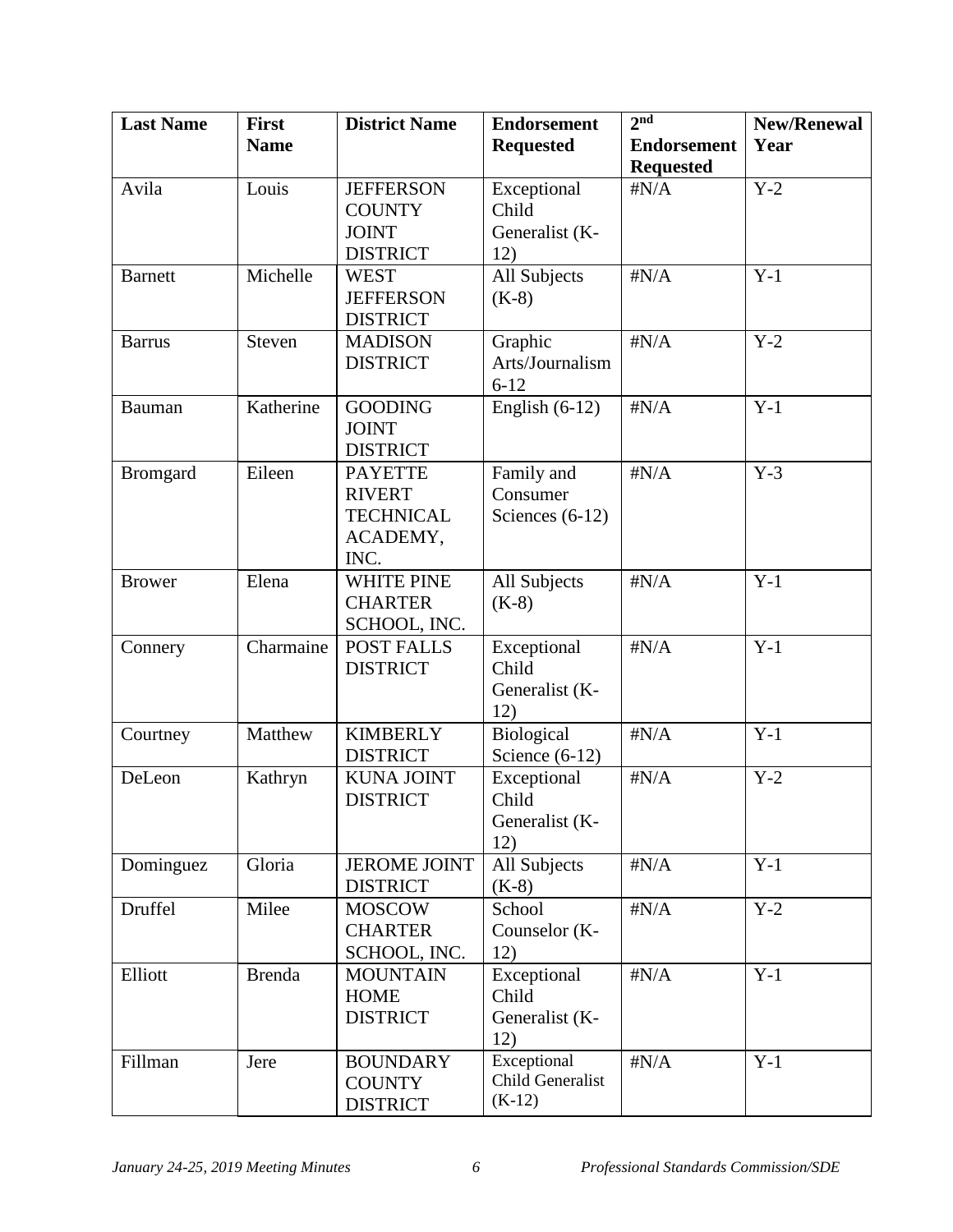| Forsythe | Jared        | <b>LAKELAND</b>                 | Biological            | $\sharp N/A$ | $Y-3$ |
|----------|--------------|---------------------------------|-----------------------|--------------|-------|
|          |              |                                 |                       |              |       |
|          |              | <b>DISTRICT</b>                 | Science $(6-12)$      |              |       |
| Frye     | Jared        | <b>PARMA</b><br><b>DISTRICT</b> | English $(6-12)$      | $\sharp N/A$ | $Y-2$ |
| Garner   | <b>Brent</b> | <b>MONTICELLO</b>               | Exceptional           | $\sharp N/A$ | $Y-3$ |
|          |              | <b>MONTESSORI</b>               | Child                 |              |       |
|          |              | <b>CHARTER</b>                  | Generalist (K-        |              |       |
|          |              | SCHOOL, INC.                    | 12)                   |              |       |
| Garner   | Shauna       | <b>MONTICELLO</b>               | All Subjects          | $\sharp N/A$ | $Y-4$ |
|          |              | <b>MONTESSORI</b>               | $(K-8)$               |              |       |
|          |              | <b>CHARTER</b>                  |                       |              |       |
|          |              |                                 |                       |              |       |
|          |              | SCHOOL, INC.                    |                       |              |       |
| Gates    | Rachel       | <b>IDAHO FALLS</b>              | <b>Blended Early</b>  | $\sharp N/A$ | $Y-2$ |
|          |              | <b>DISTRICT</b>                 | Childhood             |              |       |
|          |              |                                 | Education/Early       |              |       |
|          |              |                                 | Childhood             |              |       |
|          |              |                                 | Special               |              |       |
|          |              |                                 | <b>Education</b> (PK- |              |       |
|          |              |                                 | 3)                    |              |       |
| Gonzalez | Andy         | <b>JEFFERSON</b>                | All Subjects          | $\sharp N/A$ | $Y-2$ |
|          |              | <b>COUNTY</b>                   | $(K-8)$               |              |       |
|          |              | <b>JOINT</b>                    |                       |              |       |
|          |              | <b>DISTRICT</b>                 |                       |              |       |
| Gould    | Laura        | <b>MOSCOW</b>                   | All Subjects          | $\sharp N/A$ | $Y-1$ |
|          |              | <b>CHARTER</b>                  | $(K-8)$               |              |       |
|          |              | SCHOOL, INC.                    |                       |              |       |
| Graham   | Chrystal     | <b>KAMIAH</b>                   | English $(6-12)$      | $\sharp N/A$ | $Y-1$ |
|          |              | <b>JOINT</b>                    |                       |              |       |
|          |              | <b>DISTRICT</b>                 |                       |              |       |
| Haag     | Justin       | <b>OROFINO</b>                  | Biological            | $\sharp N/A$ | $Y-1$ |
|          |              | <b>JOINT</b>                    | Science $(6-12)$      |              |       |
|          |              | <b>DISTRICT</b>                 |                       |              |       |
| Hall     | Jennifer     | <b>MARSING</b>                  | All Subjects          | $\sharp N/A$ | $Y-2$ |
|          |              | <b>JOINT</b>                    | $(K-8)$               |              |       |
|          |              | <b>DISTRICT</b>                 |                       |              |       |
| Hanna    | Lisa         | <b>OROFINO</b>                  | All Subjects          | $\sharp N/A$ | $Y-1$ |
|          |              | <b>JOINT</b>                    | $(K-8)$               |              |       |
|          |              | <b>DISTRICT</b>                 |                       |              |       |
|          |              |                                 |                       |              |       |
| Hanson   | <b>Bryce</b> | PATHWAYS IN                     | History $(6-12)$      | $\sharp N/A$ | $Y-1$ |
|          |              | <b>EDUCATION -</b>              |                       |              |       |
|          |              | NAMPA, INC.                     |                       |              |       |
| Hardy    | Denni        | <b>COEUR</b>                    | Exceptional           | $\sharp N/A$ | $Y-2$ |
|          |              | <b>D'ALENE</b>                  | Child                 |              |       |
|          |              | <b>DISTRICT</b>                 | Generalist (K-        |              |       |
|          |              |                                 | 12)                   |              |       |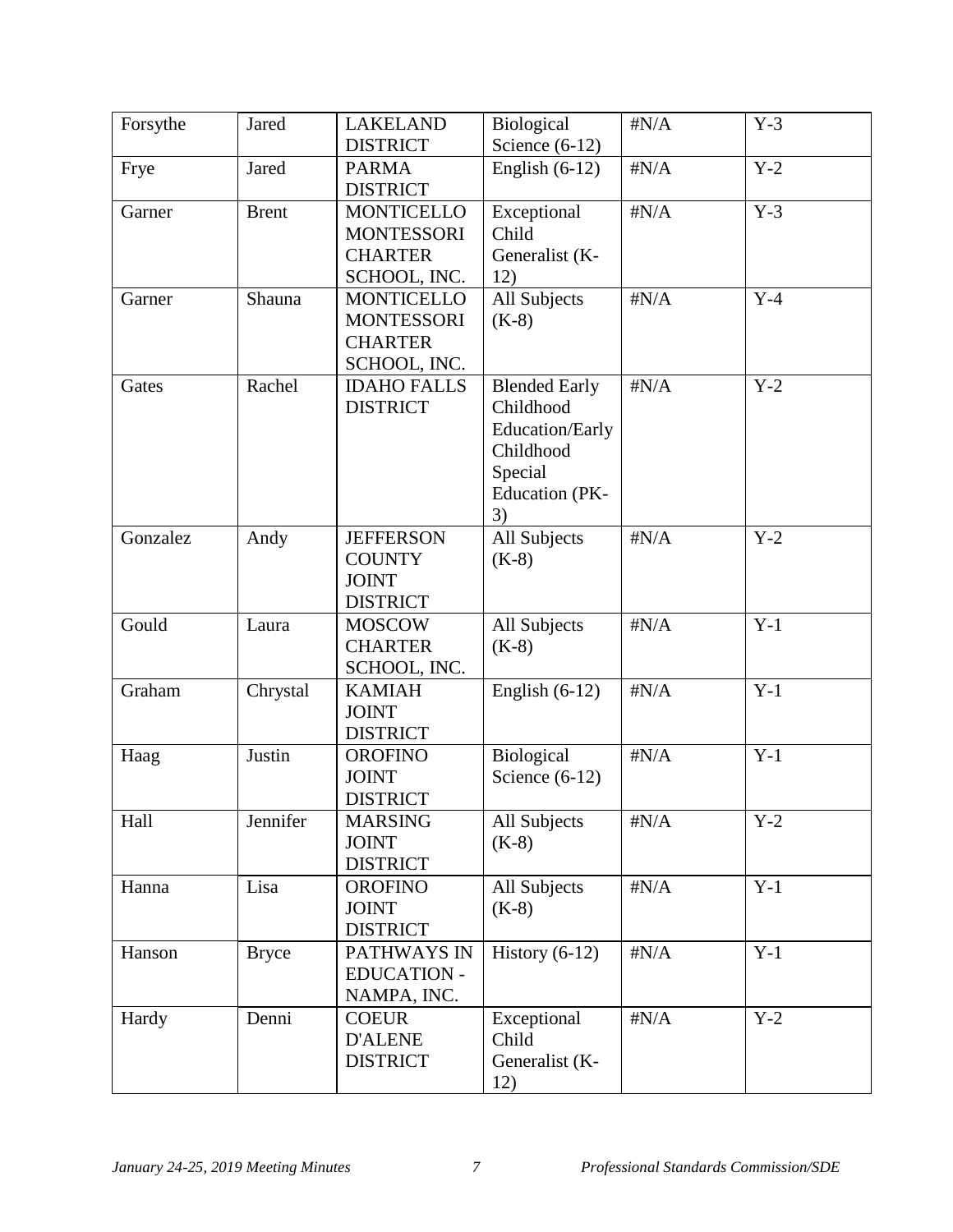| Hayes        | KayAnn         | <b>BLACKFOOT</b><br><b>DISTRICT</b>                                                       | <b>School Social</b><br>Worker         | $\sharp N/A$                                               | $Y-1$ |
|--------------|----------------|-------------------------------------------------------------------------------------------|----------------------------------------|------------------------------------------------------------|-------|
| <b>Ihler</b> | Jessica        | <b>ONEIDA</b><br><b>COUNTY</b><br><b>DISTRICT</b>                                         | All Subjects<br>$(K-8)$                | $\sharp N/A$                                               | $Y-1$ |
| Isaacson     | Tiffani        | <b>VALLIVUE</b><br><b>SCHOOL</b><br><b>DISTRICT</b>                                       | English $(6-12)$                       | $\sharp N/A$                                               | $Y-1$ |
| Jackson      | Patsy          | <b>MARSH</b><br><b>VALLEY</b><br><b>JOINT</b><br><b>DISTRICT</b>                          | All Subjects<br>$(K-8)$                | $\sharp N/A$                                               | $Y-2$ |
| Jayo         | <b>Nicolas</b> | <b>HAGERMAN</b><br><b>JOINT</b><br><b>DISTRICT</b>                                        | <b>Social Studies</b><br>$(6-12)$      | History (6-<br>12)                                         | $Y-2$ |
| Jenks        | Joanna         | <b>AMERICAN</b><br><b>FALLS JOINT</b><br><b>DISTRICT</b>                                  | Visual Arts (K-<br>12)                 | $\sharp N/A$                                               | $Y-1$ |
| Jicha        | Justin         | <b>FREMONT</b><br><b>COUNTY</b><br><b>JOINT</b><br><b>DISTRICT</b>                        | Physical<br>Education (PE)<br>$(6-12)$ | Health $(6-12)$                                            | $Y-2$ |
| Johnston     | Jana           | <b>WHITE PINE</b><br><b>CHARTER</b><br>SCHOOL, INC.                                       | All Subjects<br>$(K-8)$                | $\sharp N/A$                                               | $Y-4$ |
| Kalosky      | Lorie          | <b>POST FALLS</b><br><b>DISTRICT</b>                                                      | All Subjects<br>$(K-8)$                | $\sharp N/A$                                               | $Y-2$ |
| Larson       | <b>Barry</b>   | <b>WALLACE</b><br><b>DISTRICT</b>                                                         | All Subjects<br>$(K-8)$                | $\sharp N/A$                                               | $Y-1$ |
| Lee          | Shana          | <b>IDAHO</b><br><b>SCIENCE AND</b><br><b>TECHNOLOGY</b><br><b>CHARTER</b><br>SCHOOL, INC. | All Subjects<br>$(K-8)$                | $\sharp N/A$                                               | $Y-1$ |
| Lords        | Jake           | <b>MADISON</b><br><b>DISTRICT</b>                                                         | History $(6-12)$                       | American<br>Government/<br>Political<br>Science (6-<br>12) | $Y-2$ |
| Lowder       | Isaac          | <b>AMERICAN</b><br><b>FALLS JOINT</b><br><b>DISTRICT</b>                                  | Music $(K-12)$                         | $\sharp N/A$                                               | $Y-1$ |
| Macbeth      | Laura          | <b>MONTICELLO</b><br><b>MONTESSORI</b><br><b>CHARTER</b><br>SCHOOL, INC.                  | All Subjects<br>$(K-8)$                | $\sharp N/A$                                               | $Y-1$ |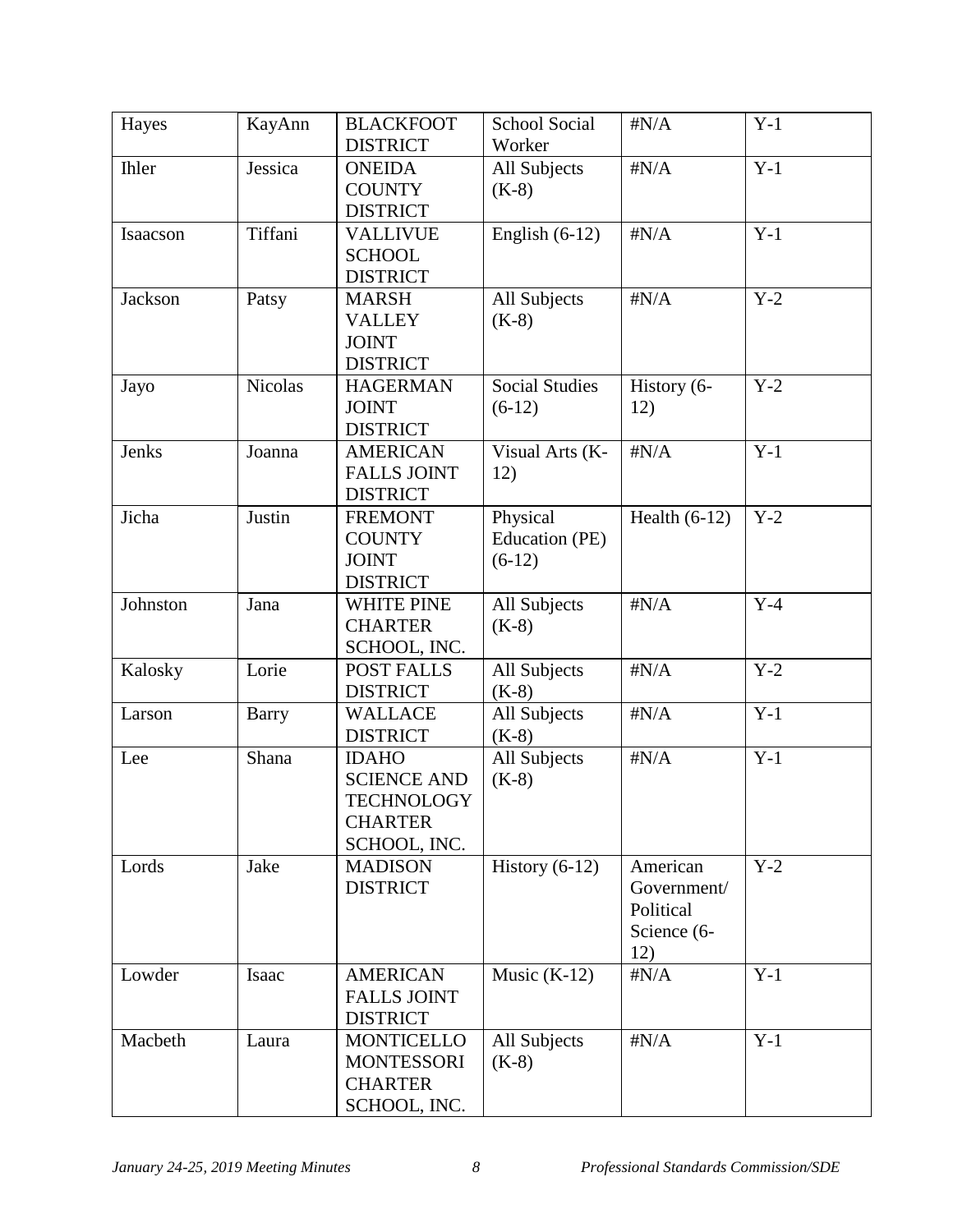| May      | Jessica  | <b>CALDWELL</b><br><b>DISTRICT</b>                                   | <b>Blended Early</b><br>Childhood<br>Education/Early<br>Childhood<br>Special<br><b>Education</b> (PK-<br>3) | $\sharp N/A$                                   | $Y-1$ |
|----------|----------|----------------------------------------------------------------------|-------------------------------------------------------------------------------------------------------------|------------------------------------------------|-------|
| McCament | Adam     | <b>ROCKLAND</b><br><b>DISTRICT</b>                                   | <b>Natural Science</b><br>$(6-12)$                                                                          | $\sharp N/A$                                   | $Y-1$ |
| McClurg  | Kristin  | <b>ABERDEEN</b><br><b>DISTRICT</b>                                   | All Subjects<br>$(K-8)$                                                                                     | Exceptional<br>Child<br>Generalist<br>$(K-12)$ | $Y-2$ |
| McLean   | Jaimie   | <b>MINIDOKA</b><br><b>COUNTY</b><br><b>JOINT</b><br><b>DISTRICT</b>  | Exceptional<br>Child<br>Generalist (K-<br>12)                                                               | $\sharp N/A$                                   | $Y-1$ |
| McMullen | Thomas   | <b>JEROME JOINT</b><br><b>DISTRICT</b>                               | Exceptional<br>Child<br>Generalist (K-<br>12)                                                               | $\sharp N/A$                                   | $Y-4$ |
| Mellon   | Nickole  | <b>JEROME JOINT</b><br><b>DISTRICT</b>                               | Exceptional<br>Child<br>Generalist (K-<br>12)                                                               | $\sharp N/A$                                   | $Y-1$ |
| Melton   | Greg     | SUGAR-<br><b>SALEM JOINT</b><br><b>DISTRICT</b>                      | <b>Natural Science</b><br>$(6-12)$                                                                          | $\sharp N/A$                                   | $Y-2$ |
| Mueller  | Rachelle | <b>KIMBERLY</b><br><b>DISTRICT</b>                                   | All Subjects<br>$(K-8)$                                                                                     | $\sharp N/A$                                   | $Y-2$ |
| Nelson   | William  | <b>HAGERMAN</b><br><b>JOINT</b><br><b>DISTRICT</b>                   | Mathematics<br>$(6-12)$                                                                                     | $\sharp N/A$                                   | $Y-1$ |
| Oien     | Leanne   | <b>COMPASS</b><br><b>PUBLIC</b><br><b>CHARTER</b><br>SCHOOL, INC.    | All Subjects<br>$(K-8)$                                                                                     | $\sharp N/A$                                   | $Y-1$ |
| Page     | Amy      | <b>SWAN</b><br><b>VALLEY</b><br><b>ELEMENTARY</b><br><b>DISTRICT</b> | All Subjects<br>$(K-8)$                                                                                     | $\sharp N/A$                                   | $Y-2$ |
| Palmer   | Ryan     | <b>AMERICAN</b><br><b>HERITAGE</b><br><b>CHARTER</b><br>SCHOOL, INC. | American<br>Government/<br>Political<br>Science $(6-12)$                                                    | $\sharp N/A$                                   | $Y-1$ |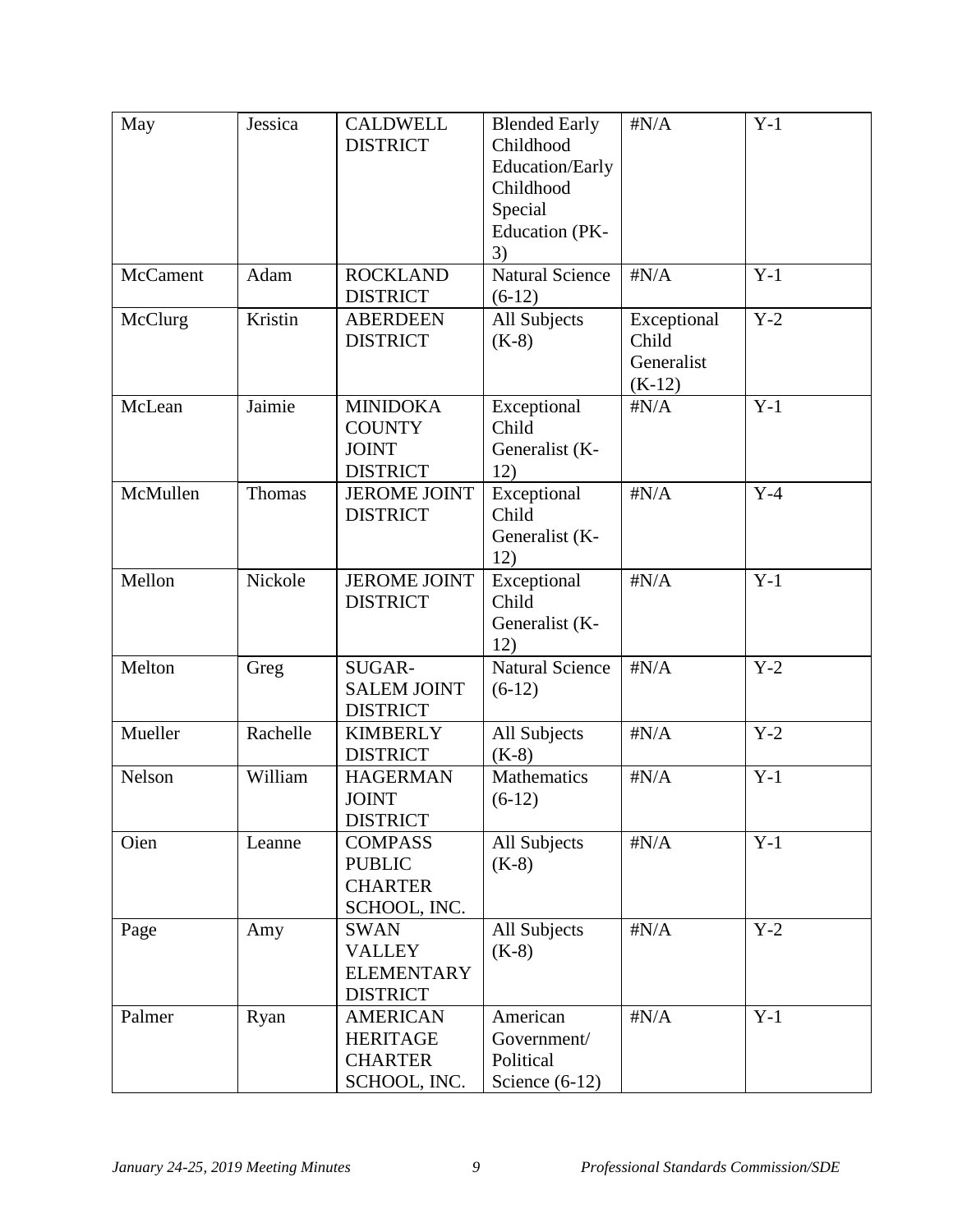| Park          | Laura           | <b>ABERDEEN</b><br><b>DISTRICT</b>                               | Early<br>Childhood<br>Special<br>Education (PK-<br>3) | Exceptional<br>Child<br>Generalist<br>$(K-12)$ | $Y-1$ |
|---------------|-----------------|------------------------------------------------------------------|-------------------------------------------------------|------------------------------------------------|-------|
| Payne         | Shauna          | <b>TWIN FALLS</b><br><b>DISTRICT</b>                             | All Subjects<br>$(K-8)$                               | $\sharp N/A$                                   | $Y-3$ |
| Pena          | Andrew          | SUGAR-<br><b>SALEM JOINT</b><br><b>DISTRICT</b>                  | School<br>Counselor (K-<br>12)                        | $\sharp N/A$                                   | $Y-2$ |
| Peterson      | Kari            | <b>WHITE PINE</b><br><b>CHARTER</b><br>SCHOOL, INC.              | School<br>Counselor (K-<br>12)                        | $\sharp N/A$                                   | $Y-1$ |
| Price         | Ryan            | SUGAR-<br><b>SALEM JOINT</b><br><b>DISTRICT</b>                  | English $(6-12)$                                      | $\sharp N/A$                                   | $Y-1$ |
| Purcell       | Veronica        | <b>COEUR</b><br><b>D'ALENE</b><br><b>DISTRICT</b>                | Exceptional<br>Child<br>Generalist (K-<br>12)         | $\sharp N/A$                                   | $Y-2$ |
| <b>Ricks</b>  | Melissa         | SUGAR-<br><b>SALEM JOINT</b><br><b>DISTRICT</b>                  | Visual Arts (K-<br>12)                                | $\sharp N/A$                                   | $Y-1$ |
| Ripplinger    | <b>Brittany</b> | <b>GRACE JOINT</b><br><b>DISTRICT</b>                            | Exceptional<br>Child<br>Generalist (K-<br>12)         | $\sharp N/A$                                   | $Y-1$ |
| Saunders      | Tami            | SUGAR-<br><b>SALEM JOINT</b><br><b>DISTRICT</b>                  | <b>School Social</b><br>Worker                        | $\sharp N/A$                                   | $Y-2$ |
| Seamons       | Jennifer        | <b>SODA</b><br><b>SPRINGS</b><br><b>JOINT</b><br><b>DISTRICT</b> | Music $(K-12)$                                        | $\sharp N/A$                                   | $Y-2$ |
| Shaner        | Kimberly        | <b>WEST</b><br><b>BONNER</b><br><b>COUNTY</b><br><b>DISTRICT</b> | School<br>Psychologist                                | $\sharp N/A$                                   | $Y-1$ |
| Sharkey       | Hanne           | <b>PARMA</b><br><b>DISTRICT</b>                                  | Visual Arts (K-<br>12)                                | $\sharp N/A$                                   | $Y-1$ |
| <b>Skaggs</b> | Jennifer        | SUGAR-<br><b>SALEM JOINT</b><br><b>DISTRICT</b>                  | Exceptional<br>Child<br>Generalist (K-<br>12)         | $\sharp N/A$                                   | $Y-1$ |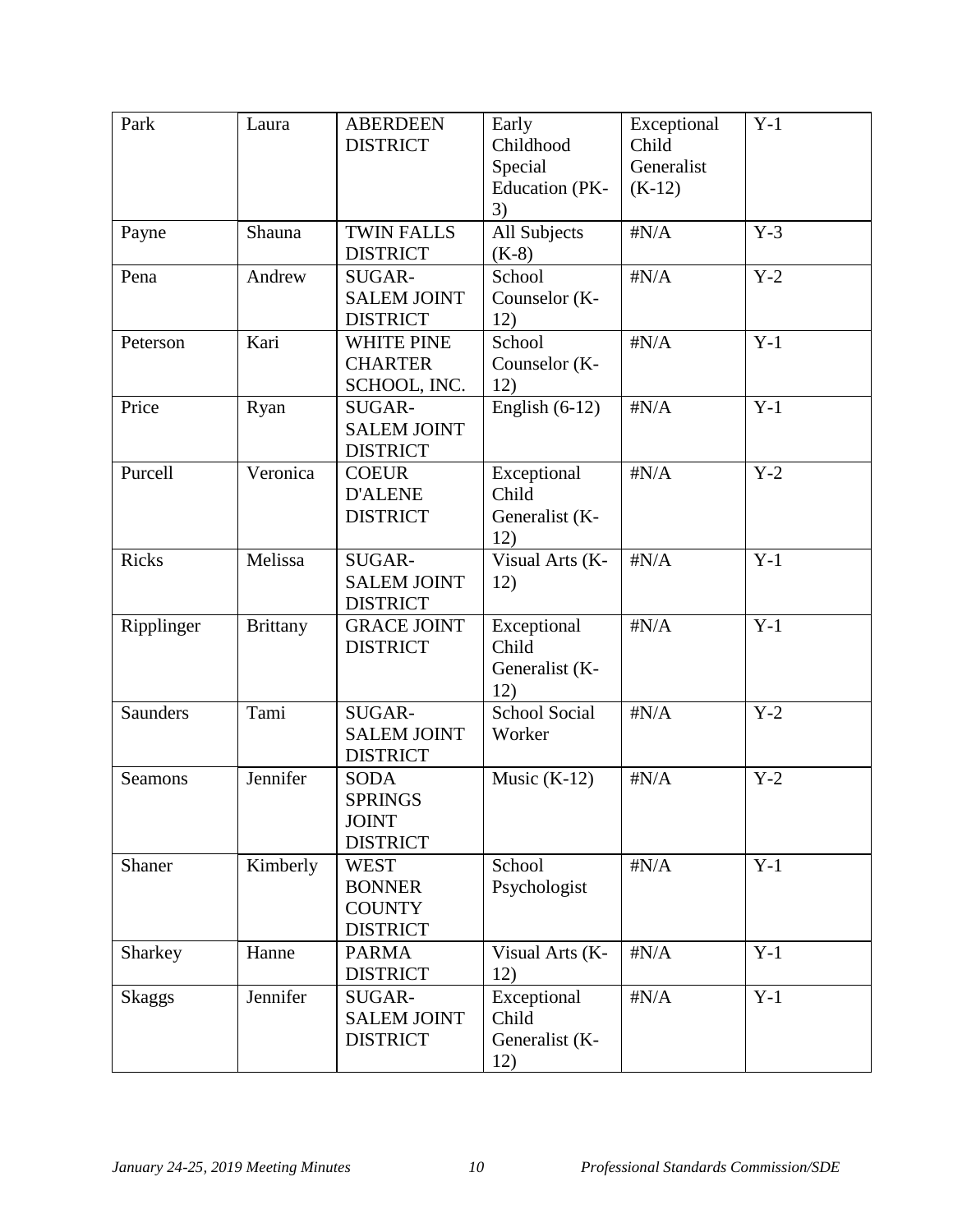| Smith                  | Katrina         | <b>MOUNTAIN</b><br><b>HOME</b><br><b>DISTRICT</b>                                    | All Subjects<br>$(K-8)$                             | $\sharp N/A$ | $Y-1$ |
|------------------------|-----------------|--------------------------------------------------------------------------------------|-----------------------------------------------------|--------------|-------|
| Smith                  | Marsha          | <b>THE</b><br><b>POCATELLO</b><br><b>COMMUNITY</b><br><b>CHARTER</b><br>SCHOOL, INC. | All Subjects<br>$(K-8)$                             | $\sharp N/A$ | $Y-1$ |
| <b>Staack</b>          | Dennis          | <b>EMMETT</b><br><b>INDEPENDENT</b><br><b>DISTRICT</b>                               | Exceptional<br>Child<br>Generalist (K-<br>12)       | $\sharp N/A$ | $Y-1$ |
| Stanford               | Nichole         | <b>MADISON</b><br><b>DISTRICT</b>                                                    | Graphic<br>Arts/Journalism<br>$6 - 12$              | $\sharp N/A$ | $Y-2$ |
| <b>Stradley-Bass</b>   | Lettie          | <b>MONTICELLO</b><br><b>MONTESSORI</b><br><b>CHARTER</b><br>SCHOOL, INC.             | School<br>Counselor (K-<br>12)                      | $\sharp N/A$ | $Y-3$ |
| Sutherland             | Tessa           | <b>CASCADE</b><br><b>DISTRICT</b>                                                    | Exceptional<br>Child<br>Generalist (K-<br>12)       | $\sharp N/A$ | $Y-1$ |
| Swimley                | Samantha        | <b>OROFINO</b><br><b>JOINT</b><br><b>DISTRICT</b>                                    | <b>Social Studies</b><br>$(6-12)$                   | $\sharp N/A$ | $Y-1$ |
| Uitdewilligen-<br>Wood | Lisa            | <b>KUNA JOINT</b><br><b>DISTRICT</b>                                                 | Exceptional<br>Child<br>Generalist (K-<br>12)       | $\sharp N/A$ | $Y-1$ |
| Ussher                 | Alethia         | <b>BOUNDARY</b><br><b>COUNTY</b><br><b>DISTRICT</b>                                  | Exceptional<br>Child<br>Generalist (K-<br>12)       | $\sharp N/A$ | $Y-2$ |
| VanBuren               | <b>Brittany</b> | <b>CALDWELL</b><br><b>DISTRICT</b>                                                   | Physical<br>Education (PE)<br>$(K-12)$              | $\sharp N/A$ | $Y-1$ |
| Wadsworth              | Darryl          | <b>GRACE JOINT</b><br><b>DISTRICT</b>                                                | Agriculture<br>Science and<br>Technology (6-<br>12) | $\sharp N/A$ | $Y-4$ |
| Walker                 | Kiley           | <b>AMERICAN</b><br><b>FALLS JOINT</b><br><b>DISTRICT</b>                             | All Subjects<br>$(K-8)$                             | $\sharp N/A$ | $Y-2$ |
| Winchester             | Gregg           | <b>CALDWELL</b><br><b>DISTRICT</b>                                                   | Mathematics<br>$(6-12)$                             | $\sharp N/A$ | $Y-1$ |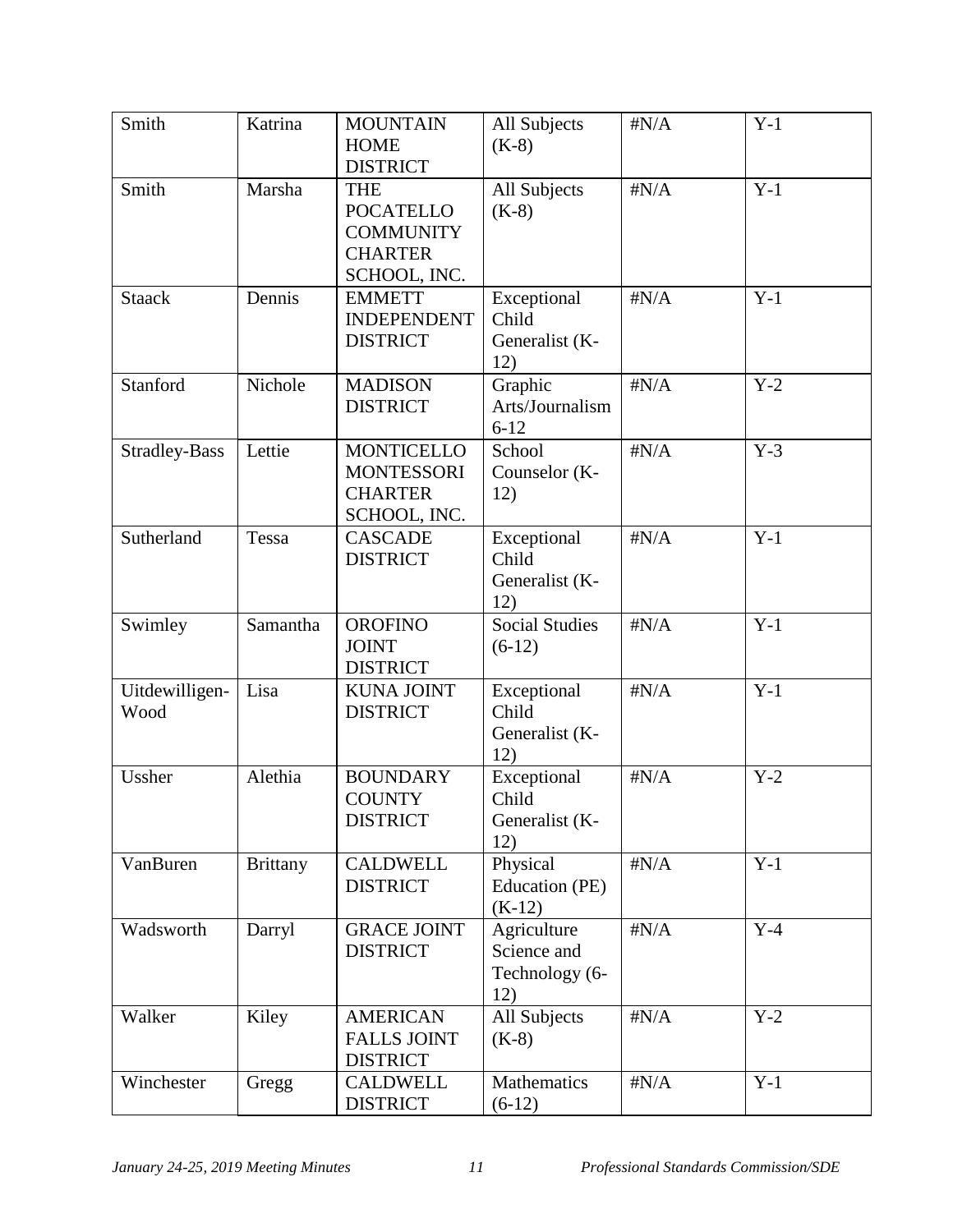| Wirth    | <b>Brittany</b> | CALDWELL          | All Subjects | # $N/A$      | $Y-2$ |
|----------|-----------------|-------------------|--------------|--------------|-------|
|          |                 | <b>DISTRICT</b>   | $(K-8)$      |              |       |
| Woodford | Leslie          | <b>MONTICELLO</b> | All Subjects | $\sharp N/A$ | $Y-1$ |
|          |                 | <b>MONTESSORI</b> | $(K-8)$      |              |       |
|          |                 | <b>CHARTER</b>    |              |              |       |
|          |                 | SCHOOL, INC.      |              |              |       |

Chair Elisa Saffle reported that during its December 13, 2018 meeting, the Authorizations Committee recommended that the Commission recommend the following Provisional Applications to the State Board for approval:

| Last        | First       | <b>District</b>                | <b>Endorse</b>       | 2 <sup>nd</sup> | 3rd               | 4 <sup>th</sup>    | New/Re |
|-------------|-------------|--------------------------------|----------------------|-----------------|-------------------|--------------------|--------|
| <b>Nam</b>  | <b>Nam</b>  | <b>Name</b>                    | ment                 | <b>Endorse</b>  | <b>Endorsemen</b> | <b>Endorsement</b> | newal  |
| e           | e           |                                | <b>Request</b>       | ment            | t Requested       | <b>Requested</b>   | Year   |
|             |             |                                | ed                   | <b>Request</b>  |                   |                    |        |
|             |             |                                |                      | ed              |                   |                    |        |
| Angi        | Jill        | LAKE                           | World                | $\sharp N/A$    | $\sharp N/A$      | $\sharp N/A$       | $Y-1$  |
| e           |             | <b>PEND</b>                    | Languag              |                 |                   |                    |        |
|             |             | OREILL                         | $e -$                |                 |                   |                    |        |
|             |             | E                              | Spanish              |                 |                   |                    |        |
|             |             | <b>SCHOO</b>                   | $(6-12)$             |                 |                   |                    |        |
|             |             | L                              |                      |                 |                   |                    |        |
|             |             | <b>DISTRIC</b>                 |                      |                 |                   |                    |        |
|             |             | T                              |                      |                 |                   |                    |        |
| Arnol       | Alto        | <b>CHALLI</b>                  | Biologic             | Chemistr        | $\sharp N/A$      | $\sharp N/A$       | $Y-1$  |
| $\mathbf d$ | $\mathbf n$ | <b>S JOINT</b>                 | al                   | $y(6-12)$       |                   |                    |        |
|             |             | <b>DISTRIC</b>                 | Science              |                 |                   |                    |        |
|             |             | T                              | $(6-12)$             |                 |                   |                    |        |
| <b>Batd</b> | Tany        | <b>TETON</b>                   | World                | $\sharp N/A$    | $\sharp N/A$      | $\sharp N/A$       | $Y-1$  |
| orff        | a           | <b>COUNT</b>                   | Languag              |                 |                   |                    |        |
|             |             | Y                              | $e -$                |                 |                   |                    |        |
|             |             | <b>DISTRIC</b>                 | Spanish              |                 |                   |                    |        |
|             |             | T                              | $(6-12)$             |                 |                   |                    |        |
| Boal-       | Gilli       | <b>HERITA</b>                  | Health               | $\sharp N/A$    | $\sharp N/A$      | $\sharp N/A$       | $Y-1$  |
| Thow        | an          | <b>GE</b>                      | $(K-12)$             |                 |                   |                    |        |
| son         |             | <b>COMMU</b>                   |                      |                 |                   |                    |        |
|             |             | <b>NITY</b>                    |                      |                 |                   |                    |        |
|             |             | <b>CHART</b>                   |                      |                 |                   |                    |        |
|             |             | ER                             |                      |                 |                   |                    |        |
|             |             | <b>SCHOO</b>                   |                      |                 |                   |                    |        |
|             |             | L, INC.                        |                      |                 |                   |                    |        |
| Chas        | <b>Brya</b> | <b>ST</b>                      | Physical             | $\sharp N/A$    | $\sharp N/A$      | $\sharp N/A$       | $Y-1$  |
| e           | n           | <b>MARIES</b>                  | Educatio             |                 |                   |                    |        |
|             |             |                                |                      |                 |                   |                    |        |
|             |             | <b>JOINT</b><br><b>DISTRIC</b> | $n$ (PE)<br>$(6-12)$ |                 |                   |                    |        |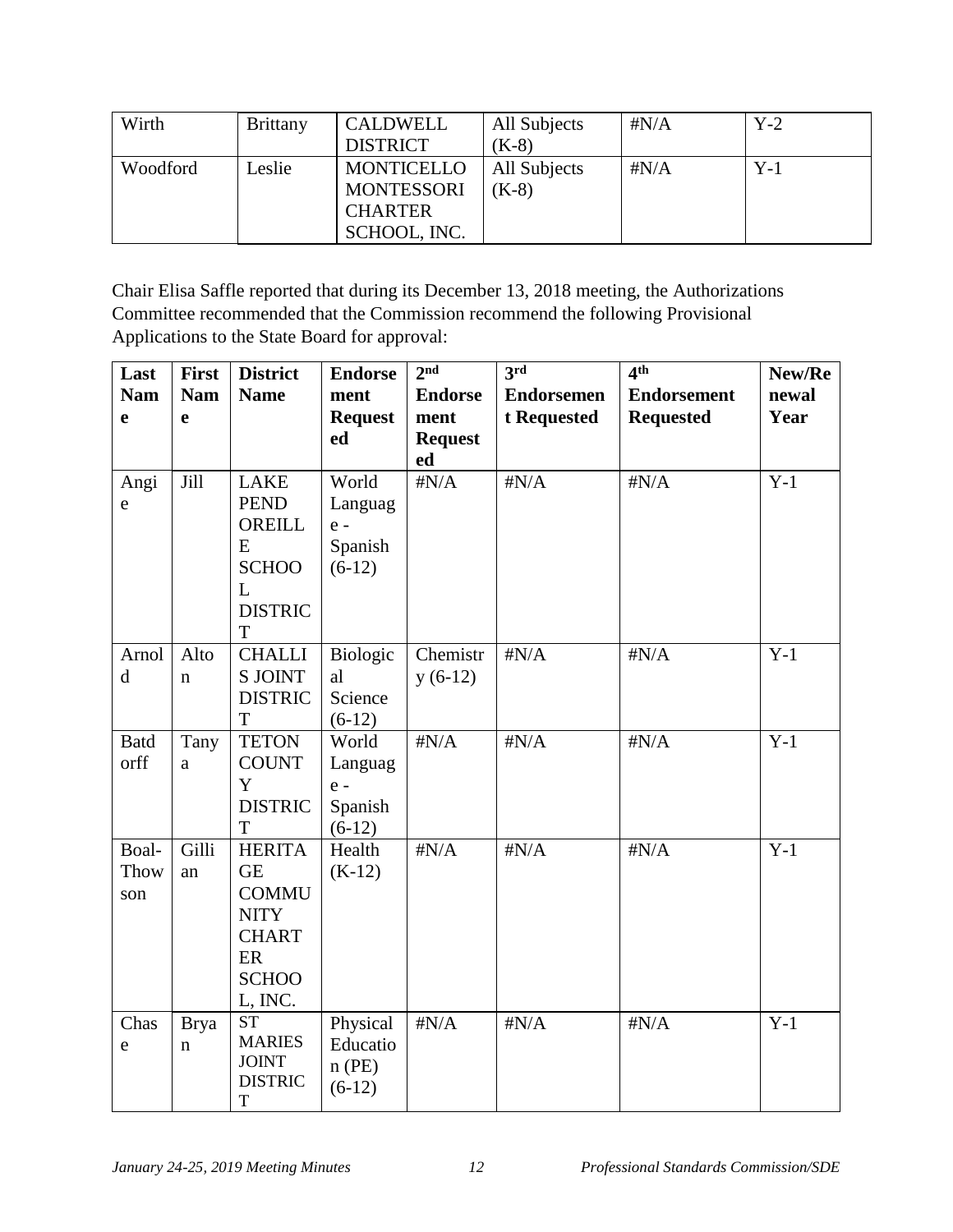| Crom<br>pton<br>Estud    | Robe<br>$\mathop{\text{rt}}$<br>Dalla | <b>AMERIC</b><br>AN<br><b>FALLS</b><br><b>JOINT</b><br><b>DISTRIC</b><br>T<br><b>MARSH</b>                              | Compute<br>r<br>Science<br>$(6-12)$<br>All                       | $\#N/A$<br>$\sharp N/A$ | $\sharp N/A$<br>$\sharp N/A$ | $\sharp N/A$<br>$\sharp N/A$ | $Y-1$<br>$Y-1$ |
|--------------------------|---------------------------------------|-------------------------------------------------------------------------------------------------------------------------|------------------------------------------------------------------|-------------------------|------------------------------|------------------------------|----------------|
| illo                     | ${\bf S}$                             | <b>VALLE</b><br>Y JOINT<br><b>DISTRIC</b><br>T                                                                          | Subjects<br>$(K-8)$                                              |                         |                              |                              |                |
| Hagl<br>er               | Meli<br>ssa                           | <b>IDAHO</b><br><b>SCIENC</b><br>E AND<br><b>TECHN</b><br><b>OLOGY</b><br><b>CHART</b><br>ER<br><b>SCHOO</b><br>L, INC. | All<br>Subjects<br>$(K-8)$                                       | $\sharp N/A$            | $\sharp N/A$                 | $\sharp N/A$                 | $Y-1$          |
| Hans<br>on               | Ada<br>m                              | <b>BOISE</b><br><b>INDEPE</b><br><b>NDENT</b><br><b>DISTRIC</b><br>T                                                    | Agricult<br>ure<br>Science<br>and<br>Technol<br>$ogy (6-$<br>12) | $\sharp N/A$            | $\sharp N/A$                 | $\sharp N/A$                 | $Y-1$          |
| Hatc<br>$\boldsymbol{h}$ | Haile<br>y                            | <b>NORTH</b><br><b>GEM</b><br><b>DISTRIC</b><br>T                                                                       | English<br>$(6-12)$                                              | $\sharp N/A$            | $\sharp N/A$                 | $\sharp N/A$                 | $Y-1$          |
| Helm<br>ick              | Sara<br>$\boldsymbol{h}$              | <b>BLISS</b><br><b>JOINT</b><br><b>DISTRIC</b><br>T                                                                     | Agricult<br>ure<br>Science<br>and<br>Technol<br>$ogy (6-$<br>12) | $\sharp N/A$            | $\#N/A$                      | $\sharp N/A$                 | $Y-1$          |
| Jenki<br>$\rm ns$        | <b>Nico</b><br>le                     | <b>NOTUS</b><br><b>DISTRIC</b><br>T                                                                                     | School<br>Counsel<br>or $(K-$<br>12)                             | $\sharp N/A$            | $\sharp N/A$                 | $\#N/A$                      | $Y-1$          |
| Koep<br>nick             | Kim<br>berly                          | CASSIA<br><b>COUNT</b><br><b>Y JOINT</b>                                                                                | All<br>Subjects<br>$(K-8)$                                       | $\#N/A$                 | $\#N/A$                      | $\#N/A$                      | $Y-1$          |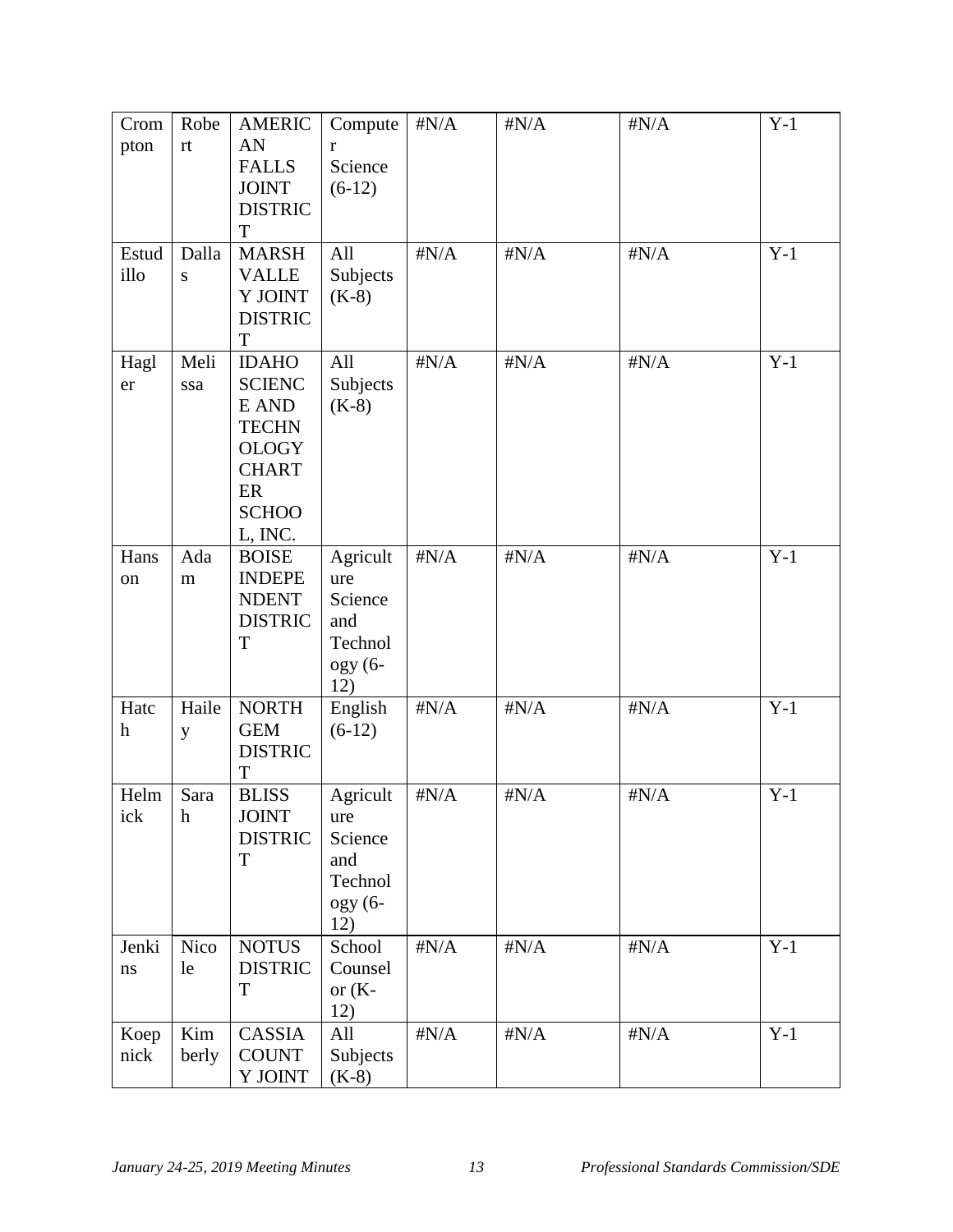|                     |                 | <b>DISTRIC</b><br>T                                                                                |                                                            |                                                    |                                                      |                                                |       |
|---------------------|-----------------|----------------------------------------------------------------------------------------------------|------------------------------------------------------------|----------------------------------------------------|------------------------------------------------------|------------------------------------------------|-------|
| Koko<br>1           | Mart<br>in      | <b>TETON</b><br><b>COUNT</b><br>$\mathbf Y$<br><b>DISTRIC</b><br>T                                 | Family<br>and<br>Consum<br>er<br>Sciences<br>$(6-12)$      | $\sharp N/A$                                       | $\sharp N/A$                                         | $\sharp N/A$                                   | $Y-1$ |
| Marti<br>nez        | Ernie           | <b>CASSIA</b><br><b>COUNT</b><br>Y JOINT<br><b>DISTRIC</b><br>T                                    | All<br>Subjects<br>$(K-8)$                                 | $\sharp N/A$                                       | $\sharp N/A$                                         | $\sharp N/A$                                   | $Y-1$ |
| Mulli<br>ns         | Kim<br>berly    | <b>MIDDLE</b><br><b>TON</b><br><b>DISTRIC</b><br>T                                                 | All<br>Subjects<br>$(K-8)$                                 | $\sharp N/A$                                       | $\sharp N/A$                                         | $\sharp N/A$                                   | $Y-1$ |
| Peter<br>son        | Dere<br>$\bf k$ | <b>AMERIC</b><br>AN<br><b>HERITA</b><br><b>GE</b><br><b>CHART</b><br>ER<br><b>SCHOO</b><br>L, INC. | Natural<br>Science<br>$(6-12)$                             | $\sharp N/A$                                       | $\sharp N/A$                                         | $\sharp N/A$                                   | $Y-1$ |
| Ryan                | Robe<br>rt      | <b>MINIDO</b><br>KA<br><b>COUNT</b><br>Y JOINT<br><b>DISTRIC</b><br>T                              | Graphic<br>Arts/Jou<br>rnalism<br>$6 - 12$                 | Graphic/<br>Printing<br>Commun<br>ication 6-<br>12 | Television<br>Production/Br<br>oadcasting (6-<br>12) | Information/Co<br>mmunication<br>Tech $(6-12)$ | $Y-1$ |
| Shark<br>ey         | Julia           | <b>KUNA</b><br><b>JOINT</b><br><b>DISTRIC</b><br>T                                                 | <b>Business</b><br>Technol<br>ogy<br>Educatio<br>$n(6-12)$ | $\sharp N/A$                                       | $\sharp N/A$                                         | $\sharp N/A$                                   | $Y-1$ |
| Staff<br>ord        | Ezra            | <b>LAKE</b><br><b>PEND</b><br>OREILL<br>E<br><b>SCHOO</b><br>L<br><b>DISTRIC</b><br>T              | Health<br>$(5-9)$                                          | $\sharp N/A$                                       | $\sharp N/A$                                         | $\sharp N/A$                                   | $Y-1$ |
| <b>Stock</b><br>ing | Larr<br>y       | <b>BONNE</b><br><b>VILLE</b>                                                                       | Emergen<br>cy                                              | $\sharp N/A$                                       | $\sharp N/A$                                         | $\sharp N/A$                                   | $Y-1$ |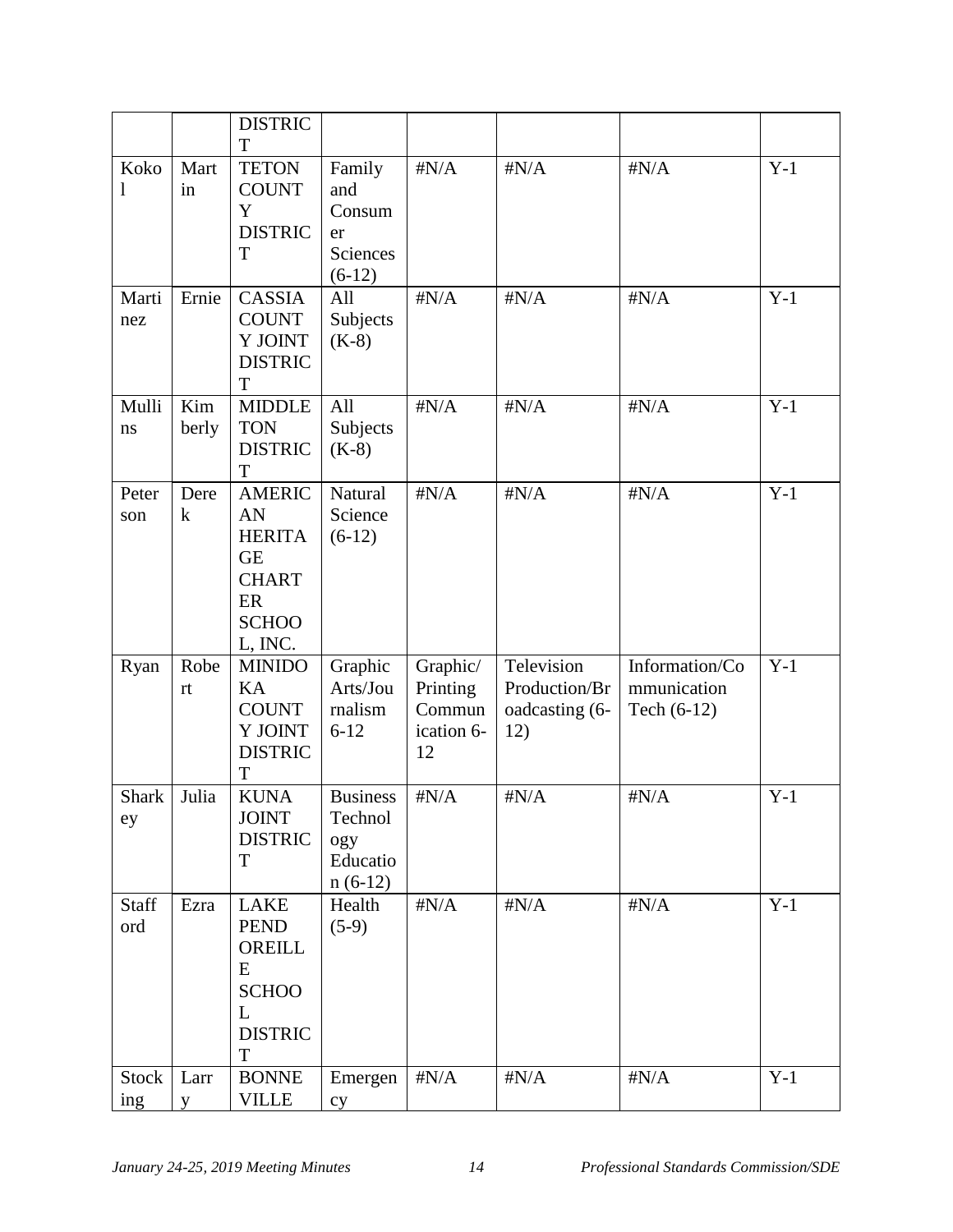|      |      | <b>JOINT</b>   | Medical  |              |              |              |       |
|------|------|----------------|----------|--------------|--------------|--------------|-------|
|      |      | <b>DISTRIC</b> | Technici |              |              |              |       |
|      |      | T              | an $(6-$ |              |              |              |       |
|      |      |                | 12)      |              |              |              |       |
| Tabo | Meli | <b>LAPWAI</b>  | All      | $\sharp N/A$ | $\sharp N/A$ | $\sharp N/A$ | $Y-1$ |
| r    | ssa  | <b>DISTRIC</b> | Subjects |              |              |              |       |
|      |      | т              | $(K-8)$  |              |              |              |       |
| Wils | Sara | <b>ANSER</b>   | All      | $\sharp N/A$ | $\sharp N/A$ | $\sharp N/A$ | $Y-1$ |
| on   | h    | <b>OF</b>      | Subjects |              |              |              |       |
|      |      | IDAHO,         | $(K-8)$  |              |              |              |       |
|      |      | INC.           |          |              |              |              |       |

Chair Elisa Saffle reported that during its December 13, 2018 meeting, the Authorizations Committee recommended that the Commission approve the following Teacher to New applications:

| <b>Last Name</b> | <b>First</b><br><b>Name</b> | <b>District Name</b>                         | <b>Endorsement</b><br><b>Requested</b>         | 2 <sup>nd</sup><br><b>Endorsement</b><br><b>Requested</b> | <b>New/Renewal</b><br>Year |
|------------------|-----------------------------|----------------------------------------------|------------------------------------------------|-----------------------------------------------------------|----------------------------|
| Alexander        | Kari                        | <b>CHALLIS JOINT</b><br><b>DISTRICT</b>      | School<br>Principal<br>$(Pre-K-12)$            | $\sharp N/A$                                              | $Y-1$                      |
| Austin           | Glenn                       | <b>MOUNTAIN</b><br><b>HOME DISTRICT</b>      | Exceptional<br>Child<br>Generalist<br>$(K-12)$ | $\sharp N/A$                                              | $Y-1$                      |
| <b>Banuelos</b>  | Heather                     | <b>ANSER OF</b><br>IDAHO, INC.               | <b>Mathematics</b><br>$(5-9)$                  | $\sharp N/A$                                              | $Y-1$                      |
| Berry            | Roxy                        | <b>NOTUS DISTRICT</b>                        | English (6-<br>12)                             | $\sharp N/A$                                              | $Y-1$                      |
| Chadaz           | Tasha                       | <b>CALDWELL</b><br><b>DISTRICT</b>           | Exceptional<br>Child<br>Generalist<br>$(K-12)$ | $\sharp N/A$                                              | $Y-1$                      |
| Christensen      | Kristin                     | <b>JOINT SCHOOL</b><br><b>DISTRICT NO. 2</b> | Health $(K-12)$                                | Physical<br>Education<br>$(PE)$ (K-12)                    | $Y-1$                      |
| Corbett          | Patrick                     | <b>NAMPA SCHOOL</b><br><b>DISTRICT</b>       | Health $(6-12)$                                | $\sharp N/A$                                              | $Y-1$                      |
| Diaz             | Rebekah                     | <b>POST FALLS</b><br><b>DISTRICT</b>         | School<br>Counselor<br>$(K-12)$                | $\sharp N/A$                                              | $Y-1$                      |
| Fine             | Amy                         | <b>COEUR D'ALENE</b><br><b>DISTRICT</b>      | School<br>Principal<br>$(Pre-K-12)$            | $\sharp N/A$                                              | $Y-1$                      |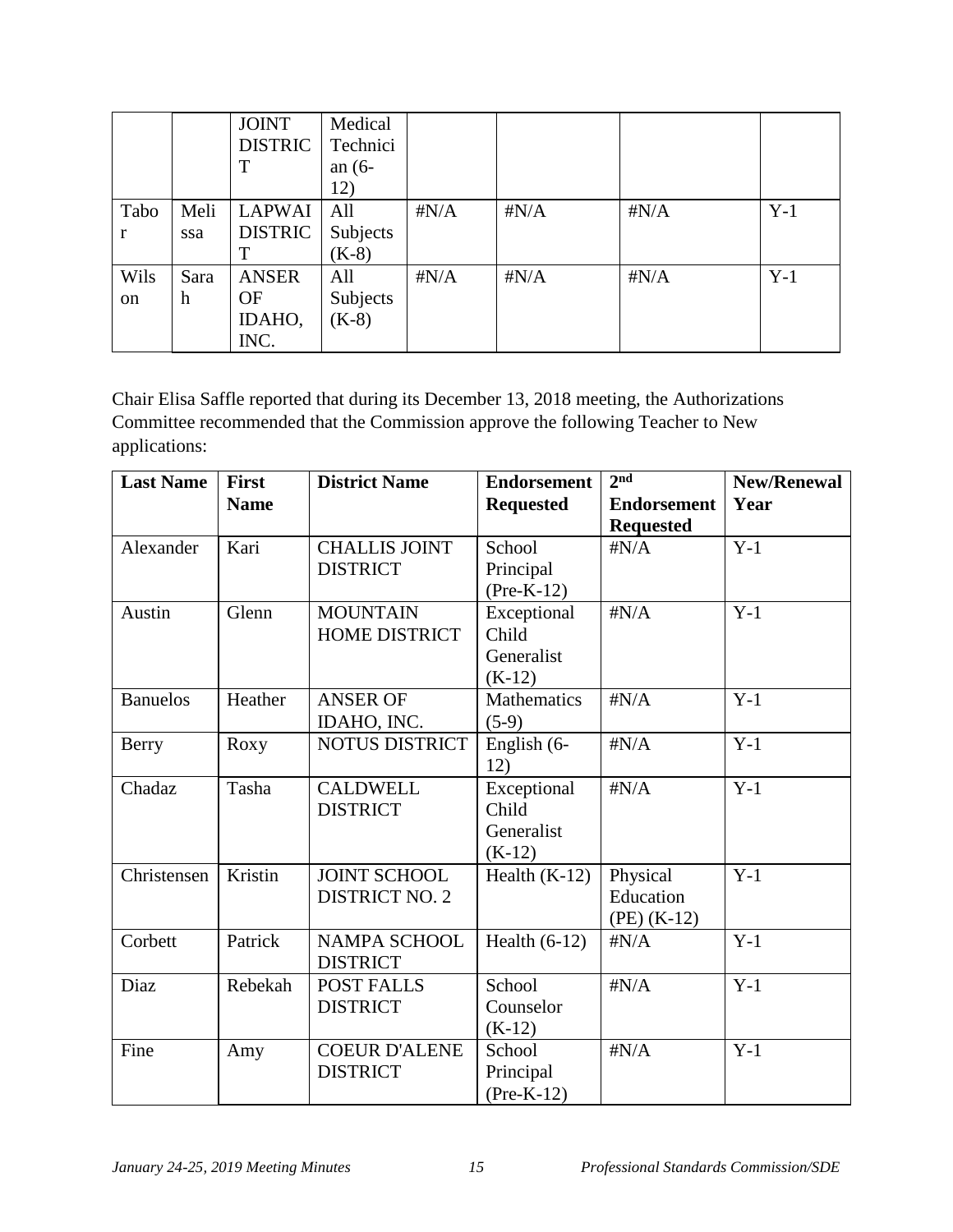| Granier   | Kari          | <b>LAKE PEND</b><br><b>OREILLE</b><br><b>SCHOOL</b>                                   | School<br>Principal<br>$(Pre-K-12)$            | $\sharp N/A$ | $Y-1$ |
|-----------|---------------|---------------------------------------------------------------------------------------|------------------------------------------------|--------------|-------|
|           |               | <b>DISTRICT</b>                                                                       |                                                |              |       |
| Guillen   | Maria         | PEACE VALLEY                                                                          | All Subjects                                   | $\sharp N/A$ | $Y-1$ |
| Coryell   | Belen         | <b>CHARTER</b>                                                                        | $(K-8)$                                        |              |       |
| Heinze    | Jolene        | <b>CALDWELL</b>                                                                       | School                                         | $\sharp N/A$ | $Y-1$ |
|           |               | <b>DISTRICT</b>                                                                       | Psychologist                                   |              |       |
| Hurley    | Megan         | <b>JEFFERSON</b><br><b>COUNTY JOINT</b><br><b>DISTRICT</b>                            | All Subjects<br>$(K-8)$                        | $\sharp N/A$ | $Y-1$ |
| Incorvia  | Richard       | <b>ANSER OF</b><br>IDAHO, INC.                                                        | All Subjects<br>$(K-8)$                        | $\sharp N/A$ | $Y-2$ |
| Jamieson  | Nathan        | <b>BLACKFOOT</b><br><b>DISTRICT</b>                                                   | World<br>Language -<br>Spanish (6-<br>12)      | $\sharp N/A$ | $Y-2$ |
| Kern      | Kevin         | <b>MOUNTAIN</b><br><b>HOME DISTRICT</b>                                               | Earth and<br>Space<br>Science (6-<br>12)       | $\sharp N/A$ | $Y-1$ |
| Kolsen    | Teresa        | <b>TAYLOR'S</b><br><b>CROSSING</b><br><b>PUBLIC</b><br><b>CHARTER</b><br>SCHOOL, INC. | School<br>Principal<br>$(Pre-K-12)$            | $\sharp N/A$ | $Y-1$ |
| Lindow    | Emma          | <b>MONTICELLO</b><br><b>MONTESSORI</b><br><b>CHARTER</b><br>SCHOOL, INC.              | All Subjects<br>$(K-8)$                        | $\sharp N/A$ | $Y-1$ |
| MacKinnon | Kimberly      | NAMPA SCHOOL<br><b>DISTRICT</b>                                                       | All Subjects<br>$(K-8)$                        | $\sharp N/A$ | $Y-1$ |
| Mathiason | Dominica      | <b>GARDEN</b><br><b>VALLEY</b><br><b>DISTRICT</b>                                     | Exceptional<br>Child<br>Generalist<br>$(K-12)$ | $\sharp N/A$ | $Y-1$ |
| McManus   | Melanie       | <b>CASSIA COUNTY</b><br><b>JOINT DISTRICT</b>                                         | Health $(K-12)$                                | $\sharp N/A$ | $Y-1$ |
| Messick   | Carol         | <b>SHELLEY JOINT</b><br><b>DISTRICT</b>                                               | Exceptional<br>Child<br>Generalist<br>$(K-12)$ | $\sharp N/A$ | $Y-1$ |
| Murphy    | <b>Stacey</b> | <b>SALMON</b><br><b>DISTRICT</b>                                                      | Exceptional<br>Child<br>Generalist<br>$(K-12)$ | $\sharp N/A$ | $Y-1$ |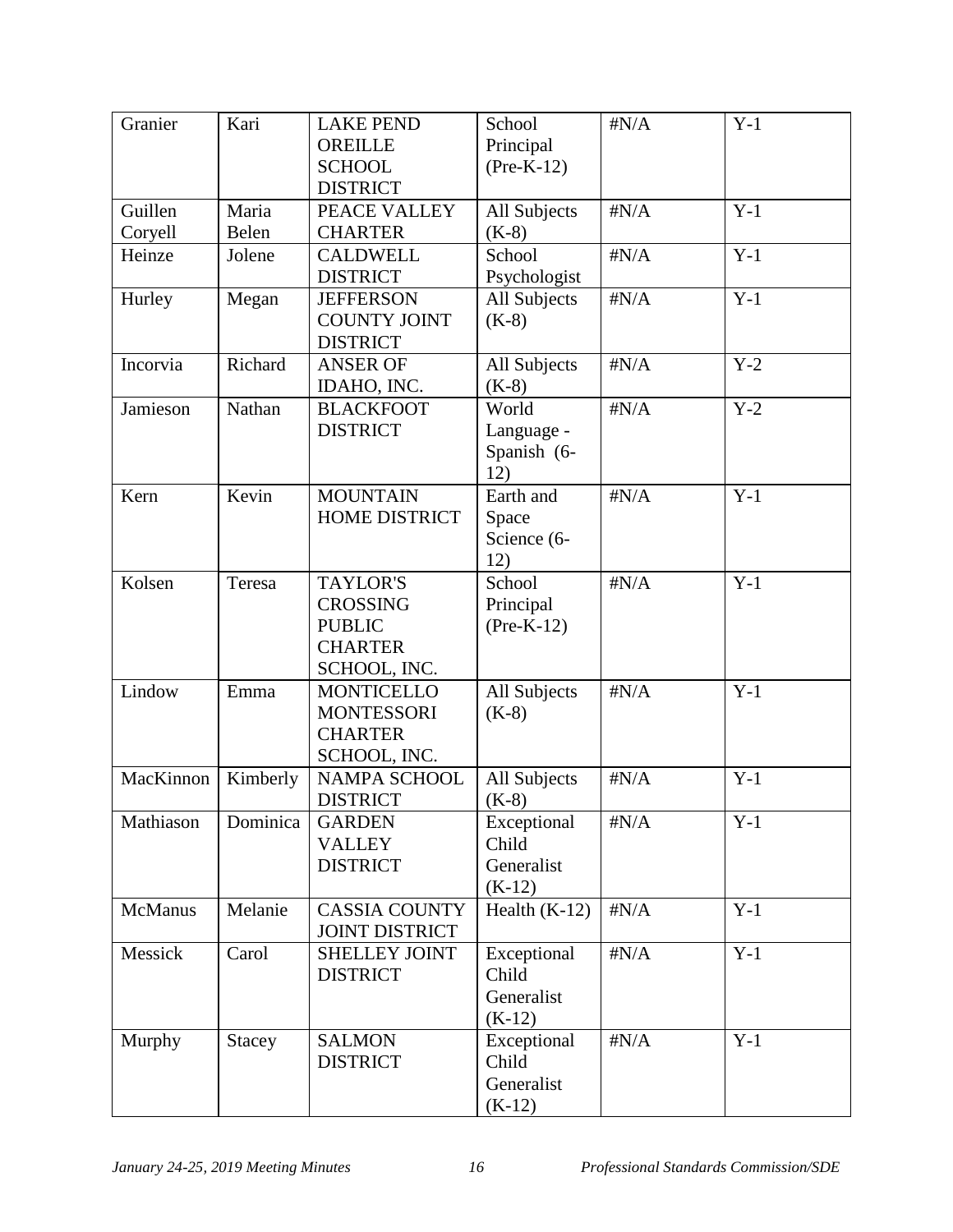| Nannini   | Jolene    | <b>KIMBERLY</b><br><b>DISTRICT</b>                                      | Physical<br>Education<br>$(PE)$ (6-12)               | Health $(6-12)$ | $Y-2$ |
|-----------|-----------|-------------------------------------------------------------------------|------------------------------------------------------|-----------------|-------|
| O'Brien   | Douglas   | JOINT SCHOOL<br><b>DISTRICT NO. 2</b>                                   | <b>Social Studies</b><br>$(6-12)$                    | $\sharp N/A$    | $Y-1$ |
| Player    | Chandra   | <b>SAGE</b><br><b>INTERNATIONAL</b><br><b>SCHOOL OF</b><br><b>BOISE</b> | Exceptional<br>Child<br>Generalist<br>$(K-12)$       | $\sharp N/A$    | $Y-2$ |
| Santos    | Keri      | <b>JEFFERSON</b><br><b>COUNTY JOINT</b><br><b>DISTRICT</b>              | World<br>Language -<br>Spanish (K-<br>12)            | $\sharp N/A$    | $Y-1$ |
| Slagel    | Michelle  | <b>KIMBERLY</b><br><b>DISTRICT</b>                                      | Teacher<br>Librarian (K-<br>12)                      | $\sharp N/A$    | $Y-2$ |
| Stover    | Kelly     | <b>KIMBERLY</b><br><b>DISTRICT</b>                                      | Teacher<br>Librarian (K-<br>12)                      | $\sharp N/A$    | $Y-2$ |
| Tyson     | Jeannette | THE POCATELLO<br><b>COMMUNITY</b><br><b>CHARTER</b><br>SCHOOL, INC.     | All Subjects<br>$(K-8)$                              | $\sharp N/A$    | $Y-1$ |
| Vogel     | Jennifer  | <b>UPPER CARMEN</b><br><b>PUBLIC</b><br><b>CHARTER</b><br>SCHOOL, INC.  | All Subjects<br>$(K-8)$                              | $\sharp N/A$    | $Y-1$ |
| Watson    | Gavin     | <b>EMMETT</b><br><b>INDEPENDENT</b><br><b>DISTRICT</b>                  | Physical<br>Education<br>$(PE)$ (6-12)               | $\sharp N/A$    | $Y-1$ |
| White     | Joshua    | <b>HOMEDALE</b><br><b>JOINT DISTRICT</b>                                | English as a<br>Second<br>Language<br>$(ESL) (K-12)$ | $\sharp N/A$    | $Y-1$ |
| Wilson    | Melony    | <b>WHITE PINE</b><br><b>CHARTER</b><br>SCHOOL, INC.                     | All Subjects<br>$(K-8)$                              | $\sharp N/A$    | $Y-1$ |
| Woodworth | Bonnie    | <b>ROCKLAND</b><br><b>DISTRICT</b>                                      | Economics<br>$(6-12)$                                | $\sharp N/A$    | $Y-1$ |

Chair Elisa Saffle reported that the Authorizations Committee's December 13, 2018 meeting saw 138 applications (some applications with multiple endorsement requests) for a total of 149 endorsements. There were 80 Content Specialist applications with a total of 85 endorsements, 23 Provisional Applications with 27 endorsements, no Pupil Service Staff applications, and 35 Teacher to New applications with 37 endorsements.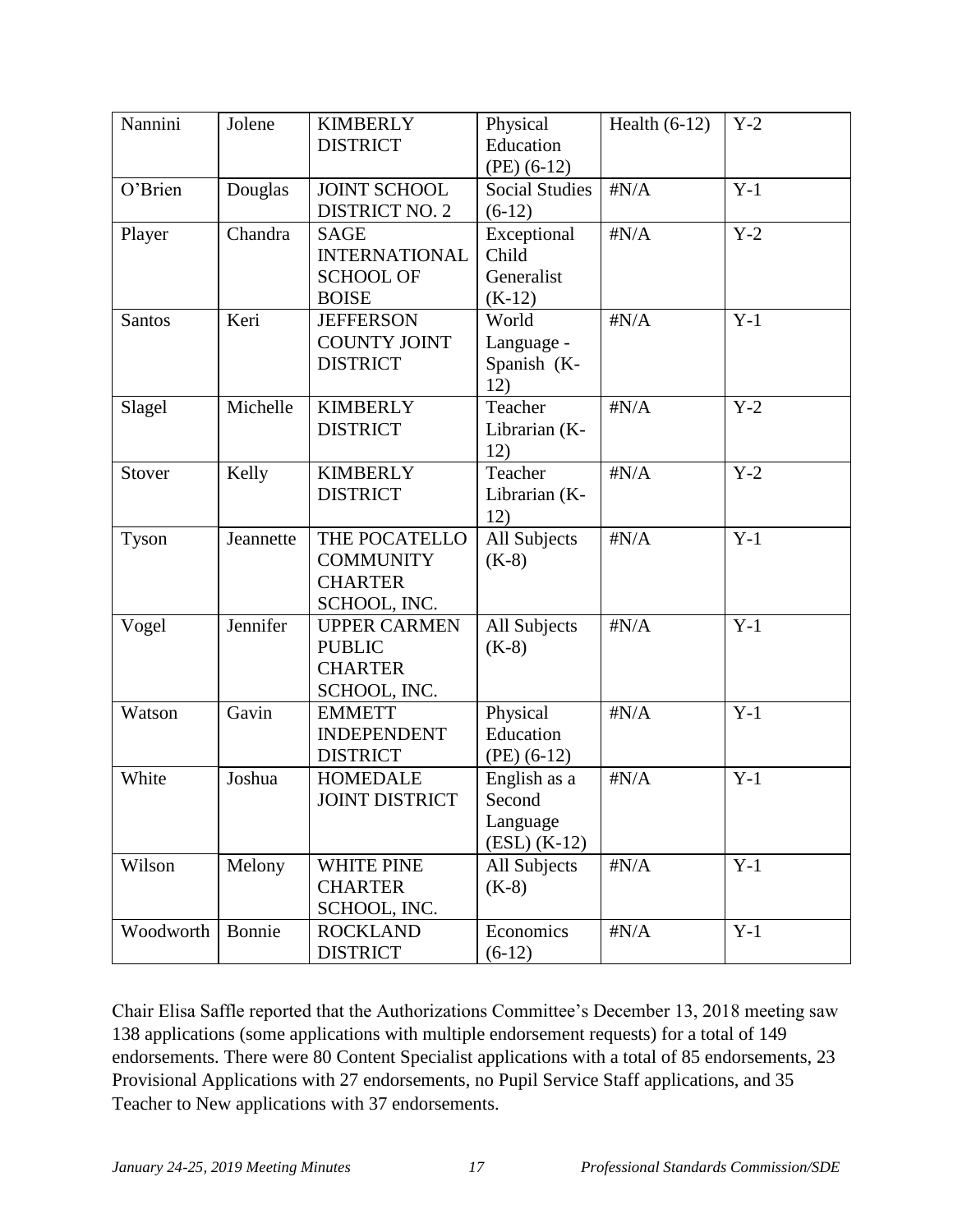Chair Elisa Saffle reported that during its January 24, 2019 meeting, the Authorizations Committee recommended that the Commission approve the following Content Specialist Applications:

| Last<br><b>Name</b> | <b>First Name</b> | <b>District Name</b>                                                 | <b>Endorsement</b><br><b>Requested</b>         | 2 <sub>nd</sub><br><b>Endorsement</b> | <b>New/Renewal</b><br>Year |
|---------------------|-------------------|----------------------------------------------------------------------|------------------------------------------------|---------------------------------------|----------------------------|
|                     |                   |                                                                      |                                                | <b>Requested</b>                      |                            |
| Beyuka              | Ramona            | <b>COUNCIL</b><br><b>DISTRICT</b>                                    | World<br>Language -<br>Spanish (6-<br>12)      | $\sharp N/A$                          | $Y-3$                      |
| <b>Bradshaw</b>     | Michelle          | <b>JEFFERSON</b><br><b>COUNTY</b><br><b>JOINT</b><br><b>DISTRICT</b> | Exceptional<br>Child<br>Generalist<br>$(K-12)$ | $\sharp N/A$                          | $Y-1$                      |
| <b>Buckley</b>      | Quayshawne        | <b>MOUNTAIN</b><br><b>HOME</b><br><b>DISTRICT</b>                    | Exceptional<br>Child<br>Generalist<br>$(K-12)$ | $\sharp N/A$                          | $Y-1$                      |
| Fenton              | <b>Staria</b>     | <b>NORTH GEM</b><br><b>DISTRICT</b>                                  | Music $(K-12)$                                 | $\sharp N/A$                          | $Y-1$                      |
| Foster              | Ranalee           | <b>MADISON</b><br><b>DISTRICT</b>                                    | All Subjects<br>$(K-8)$                        | $\sharp N/A$                          | $Y-1$                      |
| Hansen              | Kimberly          | <b>MADISON</b><br><b>DISTRICT</b>                                    | Exceptional<br>Child<br>Generalist<br>$(K-12)$ | $\sharp N/A$                          | $Y-1$                      |
| Houdek              | Calista           | <b>RICHARD</b><br><b>MCKENNA</b><br><b>CHARTER</b>                   | History (6-<br>12)                             | $\sharp N/A$                          | $Y-1$                      |
| Jackson             | Aaron             | <b>JEROME JOINT</b><br><b>DISTRICT</b>                               | All Subjects<br>$(K-8)$                        | $\sharp N/A$                          | $Y-1$                      |
| Kim                 | Patricia          | <b>COEUR</b><br><b>D'ALENE</b><br><b>DISTRICT</b>                    | World<br>Language -<br>Spanish (K-<br>12)      | $\sharp N/A$                          | $Y-1$                      |
| McCall              | Alexandra         | <b>LEWISTON</b><br><b>INDEPENDENT</b><br><b>DISTRICT</b>             | School<br>Counselor<br>$(K-12)$                | $\sharp N/A$                          | $Y-1$                      |
| McCarver            | Linda             | <b>POTLATCH</b><br><b>DISTRICT</b>                                   | School<br>Counselor<br>$(K-12)$                | $\sharp N/A$                          | $Y-1$                      |
| Olsen               | Emily             | <b>JEROME JOINT</b><br><b>DISTRICT</b>                               | Chemistry (6-<br>12)                           | Physics (6-<br>12)                    | $Y-1$                      |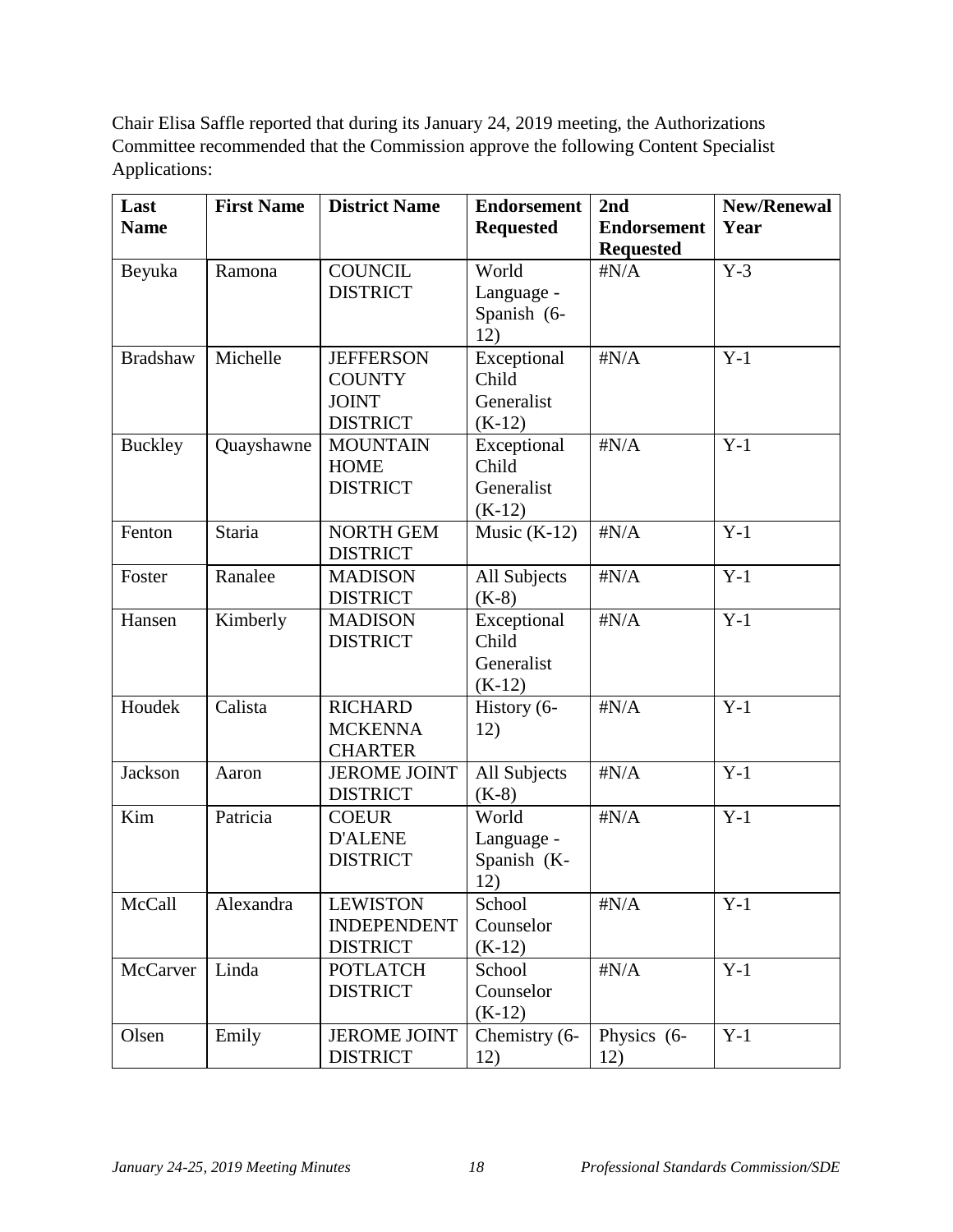| Roope     | Natalie | <b>MOUNTAIN</b>    | Early              | Exceptional  | $Y-1$ |
|-----------|---------|--------------------|--------------------|--------------|-------|
|           |         | <b>HOME</b>        | Childhood          | Child        |       |
|           |         | <b>DISTRICT</b>    | Special            | Generalist   |       |
|           |         |                    | Education          | $(K-12)$     |       |
|           |         |                    | $(PK-3)$           |              |       |
| Servatius | Nikki   | PATHWAYS IN        | Computer           | $\sharp N/A$ | $Y-1$ |
|           |         | <b>EDUCATION -</b> | Science (6-        |              |       |
|           |         | NAMPA, INC.        | 12)                |              |       |
| Washburn  | Amy     | <b>MADISON</b>     | <b>Mathematics</b> | $\sharp N/A$ | $Y-1$ |
|           |         | <b>DISTRICT</b>    | $(6-12)$           |              |       |
| Weak      | Sara    | <b>HERITAGE</b>    | All Subjects       | $\sharp N/A$ | $Y-1$ |
|           |         | <b>COMMUNITY</b>   | $(K-8)$            |              |       |
|           |         | <b>CHARTER</b>     |                    |              |       |
|           |         | SCHOOL, INC.       |                    |              |       |
| Woodruff  | Andrew  | <b>NAMPA</b>       | Exceptional        | $\sharp N/A$ | $Y-1$ |
|           |         | <b>SCHOOL</b>      | Child              |              |       |
|           |         | <b>DISTRICT</b>    | Generalist         |              |       |
|           |         |                    | $(K-12)$           |              |       |

Chair Elisa Saffle reported that during its January 24, 2019 meeting, the Authorizations Committee recommended that the Commission recommend the following Provisional Applications to the State Board for approval:

| <b>Last Name</b> | <b>First Name</b> | <b>District Name</b> | <b>Endorsement</b><br><b>Requested</b> | <b>New/Renewal Year</b> |
|------------------|-------------------|----------------------|----------------------------------------|-------------------------|
| <b>Barnes</b>    | Jodie             | <b>NORTH GEM</b>     | School                                 | $Y-1$                   |
|                  |                   | <b>DISTRICT</b>      | Counselor                              |                         |
|                  |                   |                      | $(K-12)$                               |                         |
| Curry            | Michael           | <b>ANSER OF</b>      | All Subjects                           | $Y-1$                   |
|                  |                   | IDAHO, INC.          | $(K-8)$                                |                         |
| Guidry           | Michelle          | <b>ST MARIES</b>     | All Subjects                           | $Y-1$                   |
|                  |                   | <b>JOINT</b>         | $(K-8)$                                |                         |
|                  |                   | <b>DISTRICT</b>      |                                        |                         |
| Harris           | Patricia          | <b>MINIDOKA</b>      | All Subjects                           | $Y-1$                   |
|                  |                   | <b>COUNTY</b>        | $(K-8)$                                |                         |
|                  |                   | <b>JOINT</b>         |                                        |                         |
|                  |                   | <b>DISTRICT</b>      |                                        |                         |
| Reifman          | Jeffrey           | <b>BOISE</b>         | Health $(K-12)$                        | $Y-1$                   |
|                  |                   | <b>INDEPENDENT</b>   |                                        |                         |
|                  |                   | <b>DISTRICT</b>      |                                        |                         |
| Sheen            | Jonathan          | <b>JEROME JOINT</b>  | Natural                                | $Y-2$                   |
|                  |                   | <b>DISTRICT</b>      | Science (6-                            |                         |
|                  |                   |                      | 12)                                    |                         |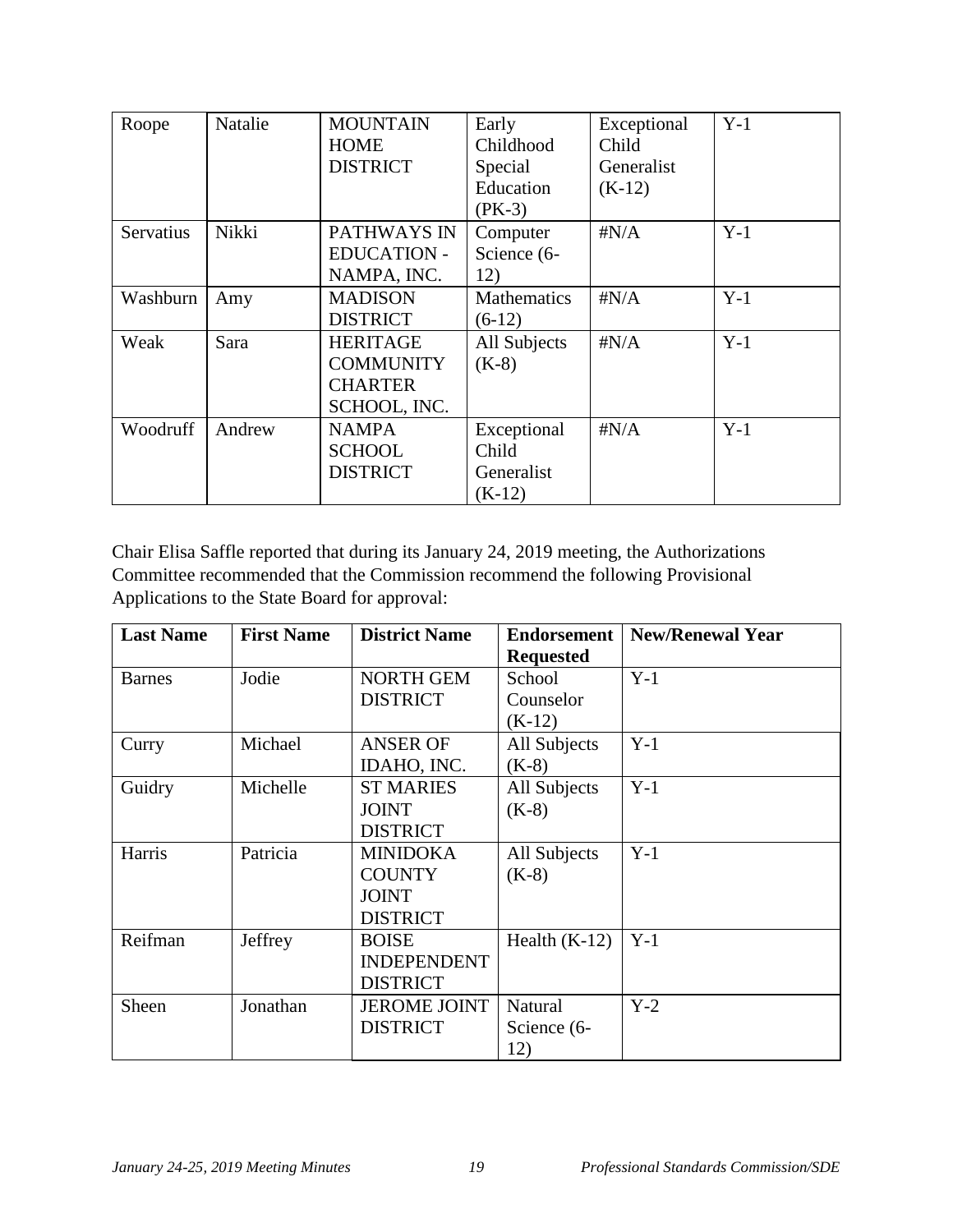| Smith | Madison | <b>COEUR</b>    | All Subjects | $Y_{-}$ |
|-------|---------|-----------------|--------------|---------|
|       |         | <b>D'ALENE</b>  | $(K-8)$      |         |
|       |         | <b>DISTRICT</b> |              |         |

Chair Elisa Saffle reported that during its January 24, 2019 meeting, the Authorizations Committee recommended that the Commission approve the following Teacher to New Applications:

| <b>Last Name</b> | <b>First</b> | <b>District Name</b> | <b>Endorsement</b>    | 2 <sup>nd</sup>    | <b>New/Renewal</b> |
|------------------|--------------|----------------------|-----------------------|--------------------|--------------------|
|                  | <b>Name</b>  |                      | <b>Requested</b>      | <b>Endorsement</b> | Year               |
|                  |              |                      |                       | <b>Requested</b>   |                    |
| Beasley          | Susan        | <b>HORSESHOE</b>     | Health $(K-12)$       | Physical           | $Y-1$              |
|                  |              | <b>BEND</b>          |                       | Education          |                    |
|                  |              | <b>SCHOOL</b>        |                       | $(PE)$ (K-12)      |                    |
|                  |              | <b>DISTRICT</b>      |                       |                    |                    |
| <b>Burk</b>      | Damon        | <b>CHALLIS</b>       | Physical              | Mathematics        | $Y-1$              |
|                  |              | <b>JOINT</b>         | Education (PE)        | - Basic $(5-9)$    |                    |
|                  |              | <b>DISTRICT</b>      | $(6-12)$              |                    |                    |
| Carlson          | Garth        | <b>POCATELLO</b>     | <b>Social Studies</b> | $\sharp N/A$       | $Y-1$              |
|                  |              | <b>DISTRICT</b>      | $(6-12)$              |                    |                    |
| Dengler-Shaw     | Shelia       | <b>BOISE</b>         | <b>Blended Early</b>  | $\sharp N/A$       | $Y-1$              |
|                  |              | <b>INDEPENDENT</b>   | Childhood             |                    |                    |
|                  |              | <b>DISTRICT</b>      | Education/Early       |                    |                    |
|                  |              |                      | Childhood             |                    |                    |
|                  |              |                      | Special               |                    |                    |
|                  |              |                      | <b>Education</b> (PK- |                    |                    |
|                  |              |                      | 3)                    |                    |                    |
| Elguezabal       | Andrea       | <b>VALLIVUE</b>      | Health $(K-12)$       | $\sharp N/A$       | $Y-1$              |
|                  |              | <b>SCHOOL</b>        |                       |                    |                    |
|                  |              | <b>DISTRICT</b>      |                       |                    |                    |
| Gould            | Robert       | <b>CASSIA</b>        | Physical              | $\sharp N/A$       | $Y-1$              |
|                  |              | <b>COUNTY</b>        | Education (PE)        |                    |                    |
|                  |              | <b>JOINT</b>         | $(K-12)$              |                    |                    |
|                  |              | <b>DISTRICT</b>      |                       |                    |                    |
| Han              | Xuebing      | <b>JEFFERSON</b>     | World                 | $\sharp N/A$       | $Y-1$              |
|                  |              | <b>COUNTY</b>        | Language -            |                    |                    |
|                  |              | <b>JOINT</b>         | Chinese $(K-12)$      |                    |                    |
|                  |              | <b>DISTRICT</b>      |                       |                    |                    |
| Hargitt          | <b>James</b> | <b>EMMETT</b>        | Health $(6-12)$       | $\sharp N/A$       | $Y-1$              |
|                  |              | <b>INDEPENDENT</b>   |                       |                    |                    |
|                  |              | <b>DISTRICT</b>      |                       |                    |                    |
| Hebdon           | Jason        | <b>POCATELLO</b>     | Mathematics           | $\sharp N/A$       | $Y-1$              |
|                  |              | <b>DISTRICT</b>      | $(6-12)$              |                    |                    |
| Hegerhorst       | Anita        | <b>IDAHO FALLS</b>   | English $(6-12)$      | $\sharp N/A$       | $Y-1$              |
|                  |              | <b>DISTRICT</b>      |                       |                    |                    |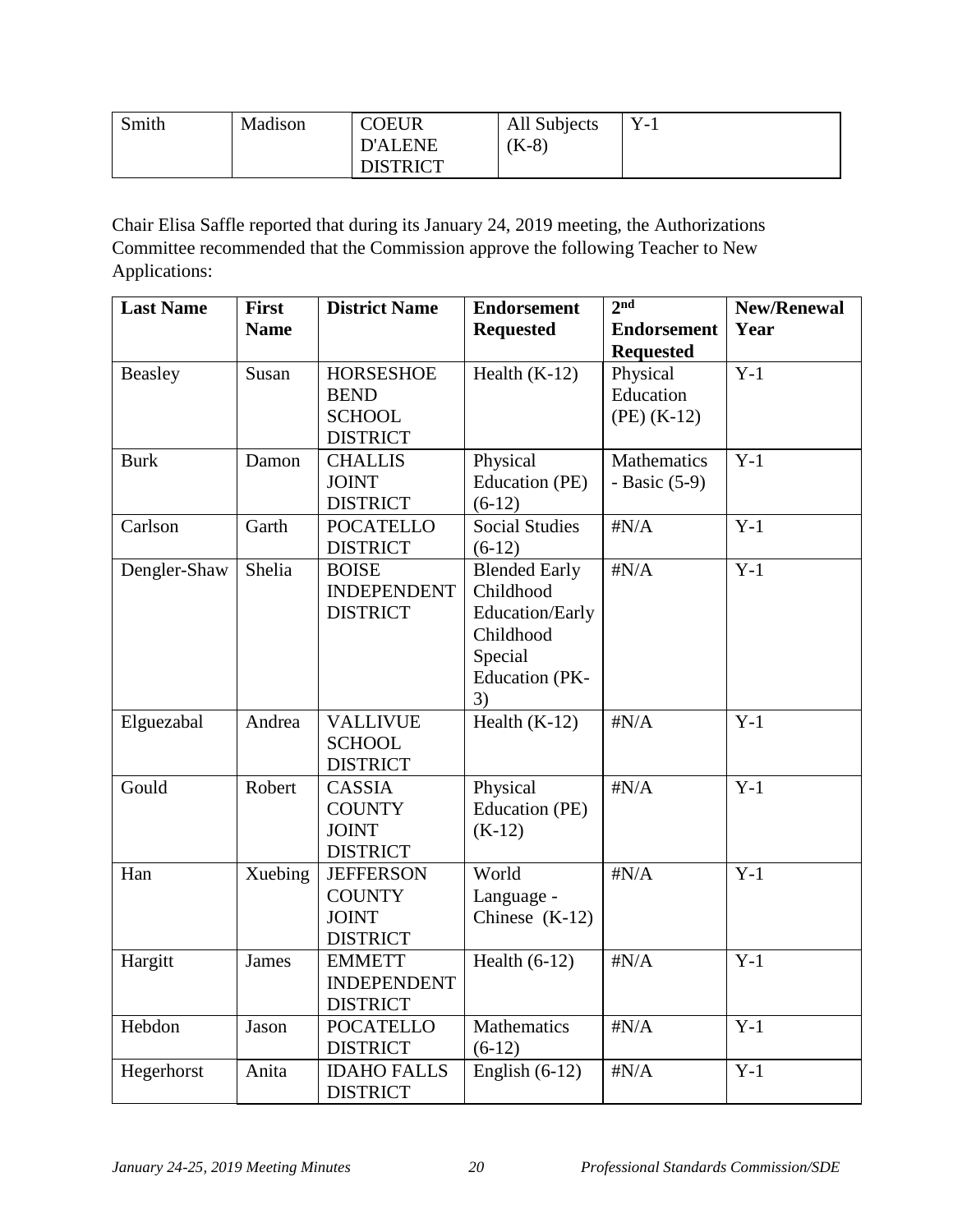| Holmes       | Whitney         | <b>BONNEVILLE</b><br><b>JOINT</b><br><b>DISTRICT</b>             | English as a<br>Second<br>Language<br>$(ESL) (K-12)$                                                        | $\sharp N/A$ | $Y-1$ |
|--------------|-----------------|------------------------------------------------------------------|-------------------------------------------------------------------------------------------------------------|--------------|-------|
| Lewis        | <b>Brenda</b>   | <b>JEROME JOINT</b><br><b>DISTRICT</b>                           | English as a<br>Second<br>Language<br>$(ESL) (K-12)$                                                        | $\sharp N/A$ | $Y-1$ |
| Mitchell     | Janice          | <b>WEST</b><br><b>BONNER</b><br><b>COUNTY</b><br><b>DISTRICT</b> | School<br>Counselor (K-<br>12)                                                                              | $\sharp N/A$ | $Y-1$ |
| Remaly       | <b>Blair</b>    | <b>BOISE</b><br><b>INDEPENDENT</b><br><b>DISTRICT</b>            | Geography (6-<br>12)                                                                                        | $\sharp N/A$ | $Y-1$ |
| Rife         | Aaron           | <b>FILER</b><br><b>DISTRICT</b>                                  | Economics (6-<br>12)                                                                                        | $\sharp N/A$ | $Y-1$ |
| Roper        | <b>Brittany</b> | <b>BOISE</b><br><b>INDEPENDENT</b><br><b>DISTRICT</b>            | Geography (6-<br>12)                                                                                        | $\sharp N/A$ | $Y-1$ |
| Shriver      | Emily           | <b>LEWISTON</b><br><b>INDEPENDENT</b><br><b>DISTRICT</b>         | Gifted and<br>Talented (K-12)                                                                               | $\sharp N/A$ | $Y-1$ |
| Taylor       | Michael         | <b>POCATELLO</b><br><b>DISTRICT</b>                              | Biological<br>Science $(6-12)$                                                                              | $\sharp N/A$ | $Y-1$ |
| Throckmorton | Jayne           | <b>IDAHO FALLS</b><br><b>DISTRICT</b>                            | <b>Blended Early</b><br>Childhood<br>Education/Early<br>Childhood<br>Special<br><b>Education</b> (PK-<br>3) | $\sharp N/A$ | $Y-1$ |
| Trejo        | Craig           | <b>BONNEVILLE</b><br><b>JOINT</b><br><b>DISTRICT</b>             | English as a<br>Second<br>Language<br>$(ESL) (K-12)$                                                        | $\sharp N/A$ | $Y-1$ |
| Vierig       | Kristen         | <b>BEAR LAKE</b><br><b>COUNTY</b><br><b>DISTRICT</b>             | Exceptional<br>Child<br>Generalist (K-<br>12)                                                               | $\sharp N/A$ | $Y-1$ |
| Watkins      | Sharlea         | <b>MIDDLETON</b><br><b>DISTRICT</b>                              | Director of<br>Special<br>Education (Pre-<br>$K-12$                                                         | $\sharp N/A$ | $Y-1$ |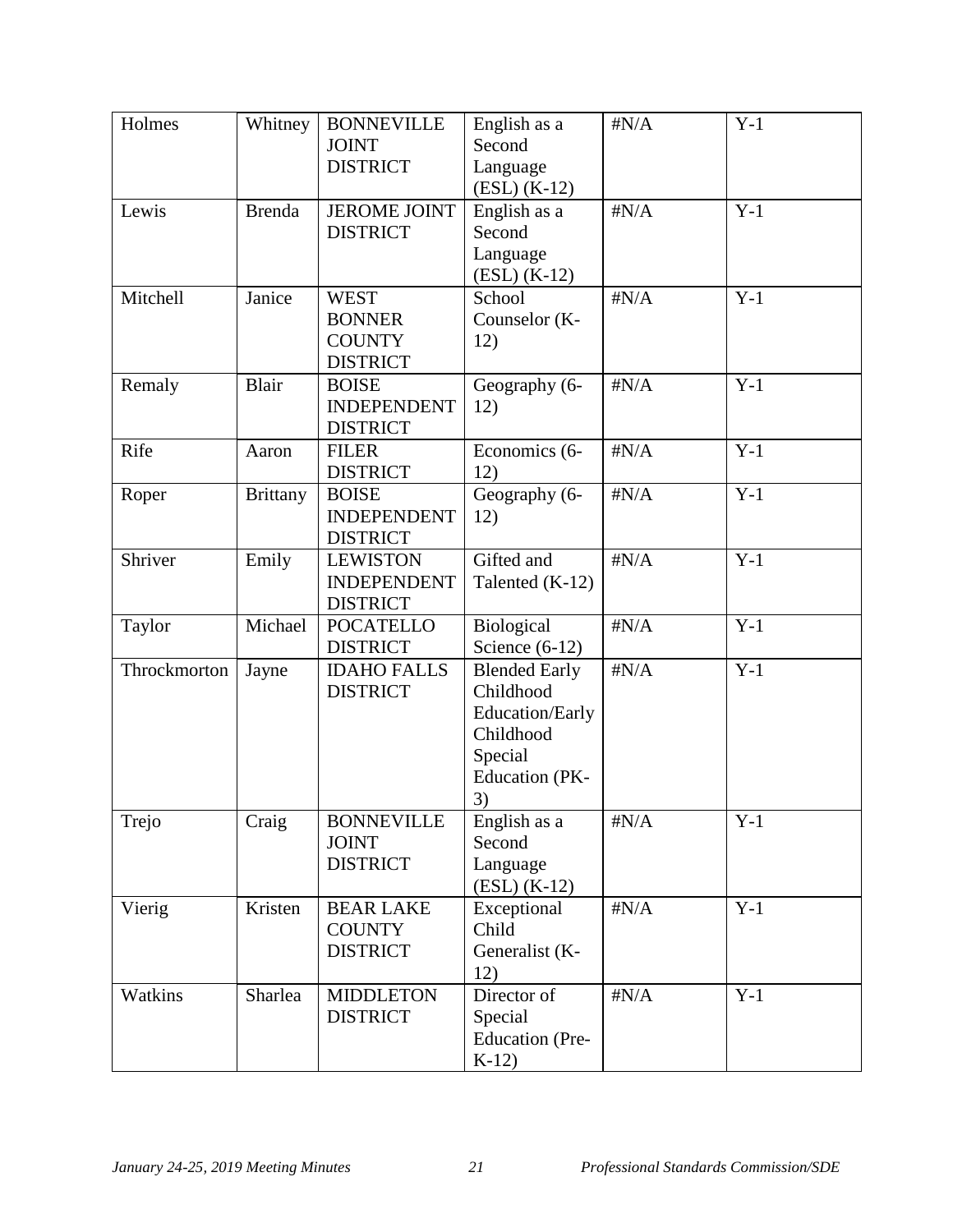| Wilson | Carrie | <b>EMMETT</b>   | <b>Mathematics</b> | $\sharp N/A$ | $\overline{\phantom{0}}$ |
|--------|--------|-----------------|--------------------|--------------|--------------------------|
|        |        | INDEPENDENT     | $(6-12)$           |              |                          |
|        |        | <b>DISTRICT</b> |                    |              |                          |

Chair Elisa Saffle reported that at its January 24, 2019 meeting the Authorizations Committee reviewed 47 applications (some applications with multiple endorsement requests) for a total of 51 endorsements. There were 17 Content Specialist applications with a total of 19 endorsements, 7 Provisional applications with 7 endorsements, no Pupil Service Staff applications, and 23 Teacher to New applications with 25 endorsements.

In addition to the applications reviewed, the Authorizations Committee also reviewed its proposed changes to IDAPA 08.02.02 Rules Governing Uniformity. They will be shared with the full Commission for recommendation to the negotiated rulemaking phase at the April 2019 meeting.

**The Commission ACCEPTED the report of the Authorizations Committee.** Motion carried unanimously.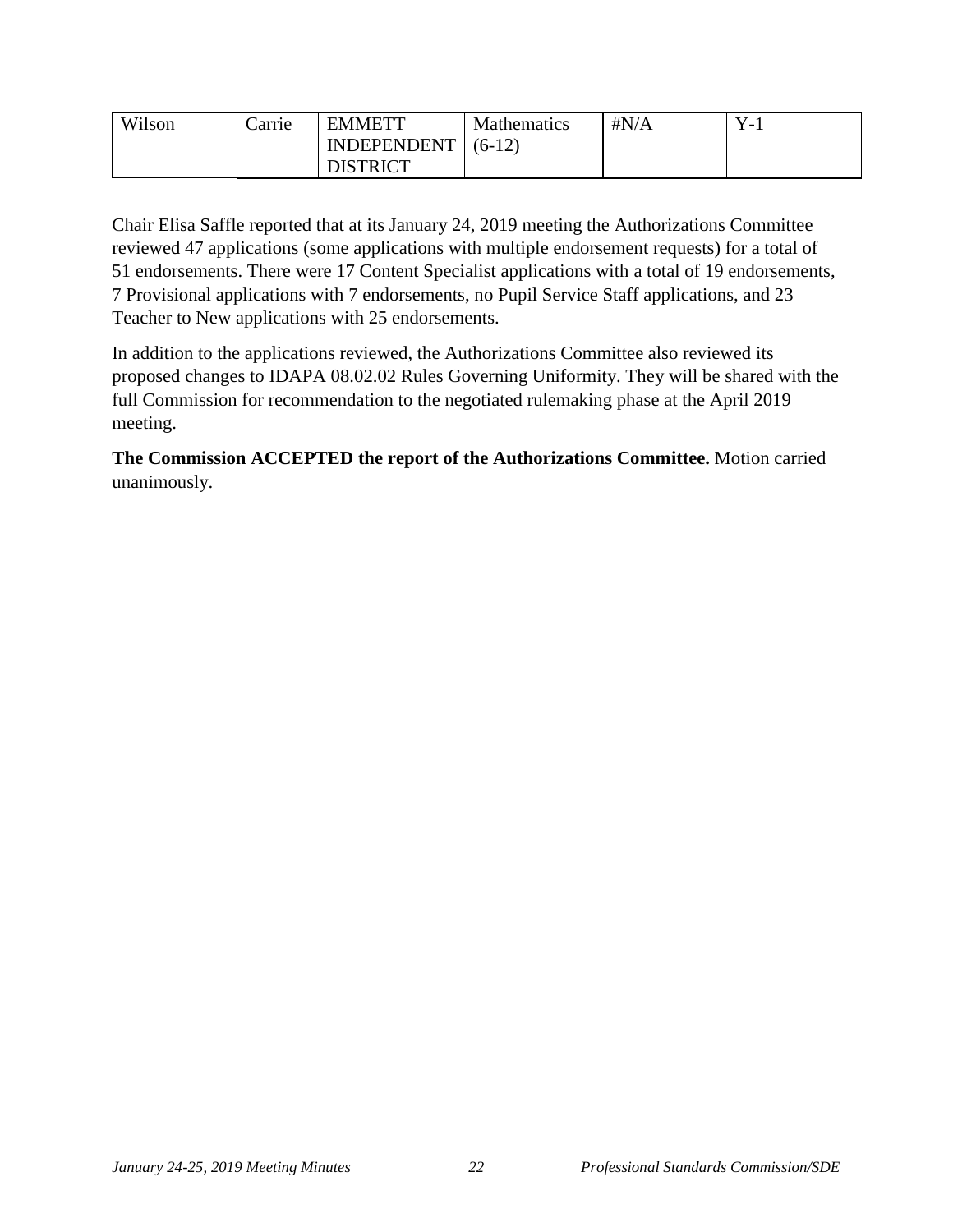### **EXECUTIVE SESSION**

**M/S (McKinney/Raney): Under Idaho Code 74-206 (1)(f) to move the full commission into Executive Session to communicate with legal counsel for the public agency to discuss the legal ramifications of and legal options for pending litigation, or controversies not being litigated but imminently likely to be litigated.** Motion carries unanimously.

**M (McKinney): To move the full commission into Open Session, after entering Executive Session.** Motion carries unanimously.

#### **NEW BUSINESS**

No new business.

### **OLD BUSINESS**

No old business.

### **COMMUNICATION PLAN**

Taylor Raney reported that items of interest in these meeting minutes for member communication to constituencies include the following:

- **Upcoming Standards Reviews –** The State Department of Education will be hosting the following Standards Reviews:
	- o Communication Arts: March 14-15, 2019
	- o Computer Science & Engineering: May 2-3, 2019
	- o Physical Education & Health: Fall 2019
	- o Social Studies Spring 2020
- **Authorizations Committee**
	- o At its December 13, 2018 meeting reviewed 138 applications for 149 endorsements:
		- 80 Content Specialist applications for 85 endorsements
		- 23 Provisional applications for 27 endorsements
		- 35 Teacher-To-New applications for 37 endorsements
	- o At its January 24, 2019 meeting reviewed 47 applications for 51 endorsements:
		- 17 Content Specialist applications for 19 endorsements
			- 7 Provisional applications for 7 endorsements
			- 23 Teacher-To-New applications for 25 endorsements
	- o The Authorizations Committee also considered proposed verbiage changes to IDAPA 08.02.02 Rules Governing Uniformity to better align policy and practice. Sections reviewed pertained to Alternative Routes to Certification, Endorsements, and Idaho Educator Credentials. The Authorizations Committee recommended forwarding these changes to the negotiated rulemaking phase.

### **Standards Committee**

- o At its January 24, 2019 meeting:
	- Heard a presentation on Skill Stack and Micro-Credentialing
	- Recommended forwarding the following updated standards and endorsements to the negotiated rulemaking phase: